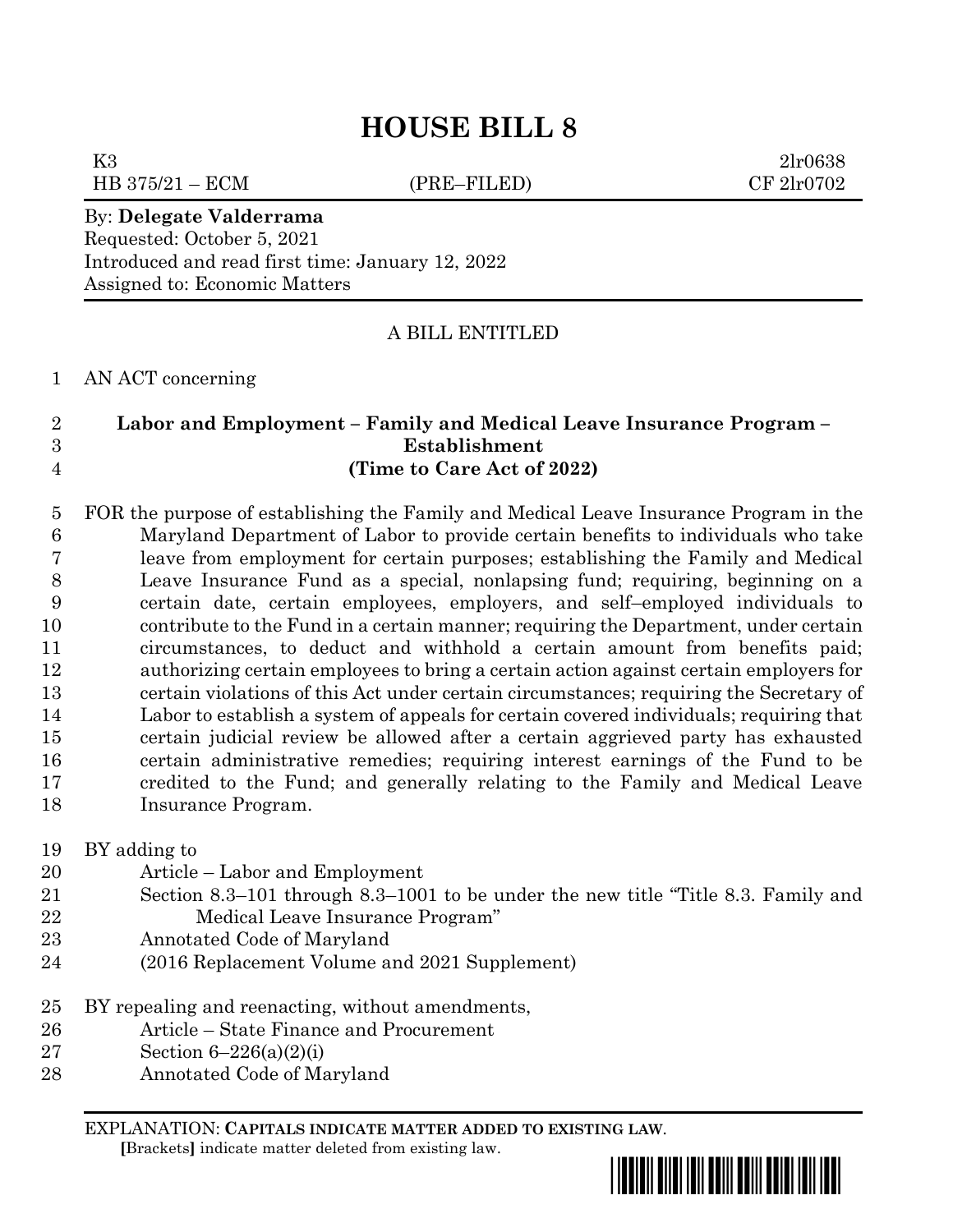(2021 Replacement Volume) BY repealing and reenacting, with amendments, Article – State Finance and Procurement Section 6–226(a)(2)(ii)144. and 145. Annotated Code of Maryland (2021 Replacement Volume) BY adding to Article – State Finance and Procurement Section 6–226(a)(2)(ii)146. Annotated Code of Maryland (2021 Replacement Volume) SECTION 1. BE IT ENACTED BY THE GENERAL ASSEMBLY OF MARYLAND, That the Laws of Maryland read as follows: **Article – Labor and Employment TITLE 8.3. FAMILY AND MEDICAL LEAVE INSURANCE PROGRAM. SUBTITLE 1. DEFINITIONS; GENERAL PROVISIONS. 8.3–101. (A) IN THIS TITLE THE FOLLOWING WORDS HAVE THE MEANINGS INDICATED. (B) "APPLICATION YEAR" MEANS THE 12–MONTH PERIOD BEGINNING ON THE FIRST DAY OF THE CALENDAR WEEK IN WHICH A COVERED INDIVIDUAL FILES AN APPLICATION FOR BENEFITS. (C) "BENEFITS" MEANS THE MONEY PAYABLE UNDER THIS TITLE TO A COVERED INDIVIDUAL.**

**HOUSE BILL 8**

 **(D) "COVERED EMPLOYEE" MEANS AN EMPLOYEE WHO HAS WORKED AT LEAST 680 HOURS OVER THE 12–MONTH PERIOD IMMEDIATELY PRECEDING THE DATE ON WHICH LEAVE IS TO BEGIN.**

 **(E) "COVERED INDIVIDUAL" MEANS A COVERED EMPLOYEE OR A SELF–EMPLOYED INDIVIDUAL WHO ELECTS TO PARTICIPATE IN THE PROGRAM UNDER § 8.3–201 OF THIS TITLE.**

**(F) "DEPARTMENT" MEANS THE MARYLAND DEPARTMENT OF LABOR.**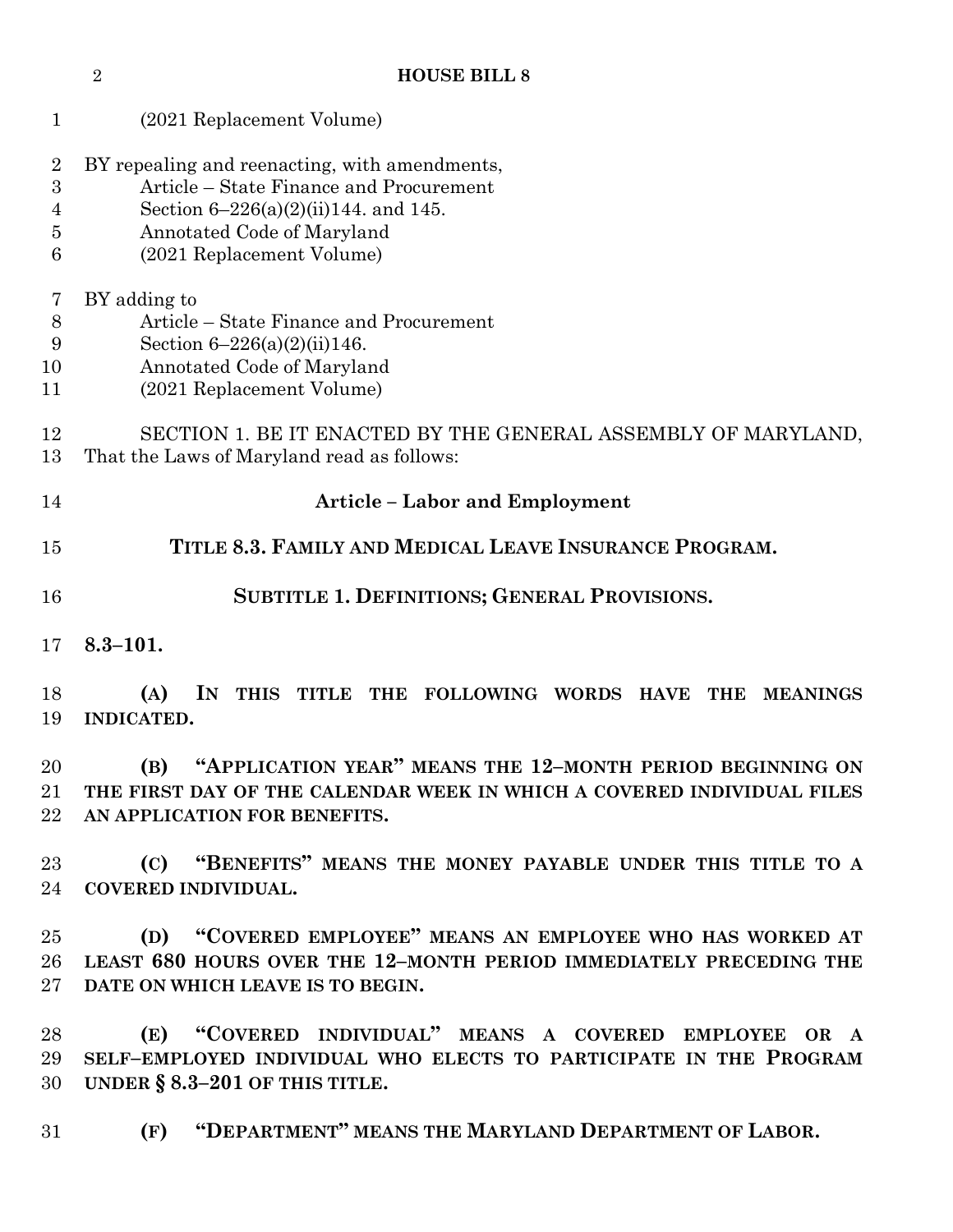**(G) "EMPLOYER" MEANS A PERSON OR GOVERNMENTAL ENTITY THAT EMPLOYS AT LEAST ONE INDIVIDUAL IN THE STATE.**

**(H) "FAMILY MEMBER" MEANS:**

 **(1) A BIOLOGICAL CHILD, AN ADOPTED CHILD, A FOSTER CHILD, OR A STEPCHILD OF THE COVERED INDIVIDUAL;**

- **(2) A CHILD FOR WHOM THE COVERED INDIVIDUAL HAS LEGAL OR PHYSICAL CUSTODY OR GUARDIANSHIP;**
- **(3) A CHILD FOR WHOM THE COVERED INDIVIDUAL STANDS IN LOCO PARENTIS, REGARDLESS OF THE CHILD'S AGE;**

 **(4) A BIOLOGICAL PARENT, AN ADOPTIVE PARENT, A FOSTER PARENT, OR A STEPPARENT OF THE COVERED INDIVIDUAL OR OF THE COVERED INDIVIDUAL'S SPOUSE;**

 **(5) THE LEGAL GUARDIAN OF THE COVERED INDIVIDUAL OR THE WARD OF THE COVERED INDIVIDUAL OR OF THE COVERED INDIVIDUAL'S SPOUSE;**

 **(6) AN INDIVIDUAL WHO ACTED AS A PARENT OR STOOD IN LOCO PARENTIS TO THE COVERED INDIVIDUAL OR THE COVERED INDIVIDUAL'S SPOUSE WHEN THE COVERED INDIVIDUAL OR THE COVERED INDIVIDUAL'S SPOUSE WAS A MINOR;**

**(7) THE SPOUSE OF THE COVERED INDIVIDUAL;**

 **(8) A BIOLOGICAL GRANDPARENT, AN ADOPTED GRANDPARENT, A FOSTER GRANDPARENT, OR A STEPGRANDPARENT OF THE COVERED INDIVIDUAL;**

 **(9) A BIOLOGICAL GRANDCHILD, AN ADOPTED GRANDCHILD, A FOSTER GRANDCHILD, OR A STEPGRANDCHILD OF THE COVERED INDIVIDUAL; OR**

 **(10) A BIOLOGICAL SIBLING, AN ADOPTED SIBLING, A FOSTER SIBLING, OR A STEPSIBLING OF THE COVERED INDIVIDUAL.**

 **(I) "FUND" MEANS THE FAMILY AND MEDICAL LEAVE INSURANCE FUND ESTABLISHED UNDER § 8.3–501 OF THIS TITLE.**

 **(J) "GOVERNMENTAL ENTITY" HAS THE MEANING STATED IN § 8–101 OF THIS ARTICLE.**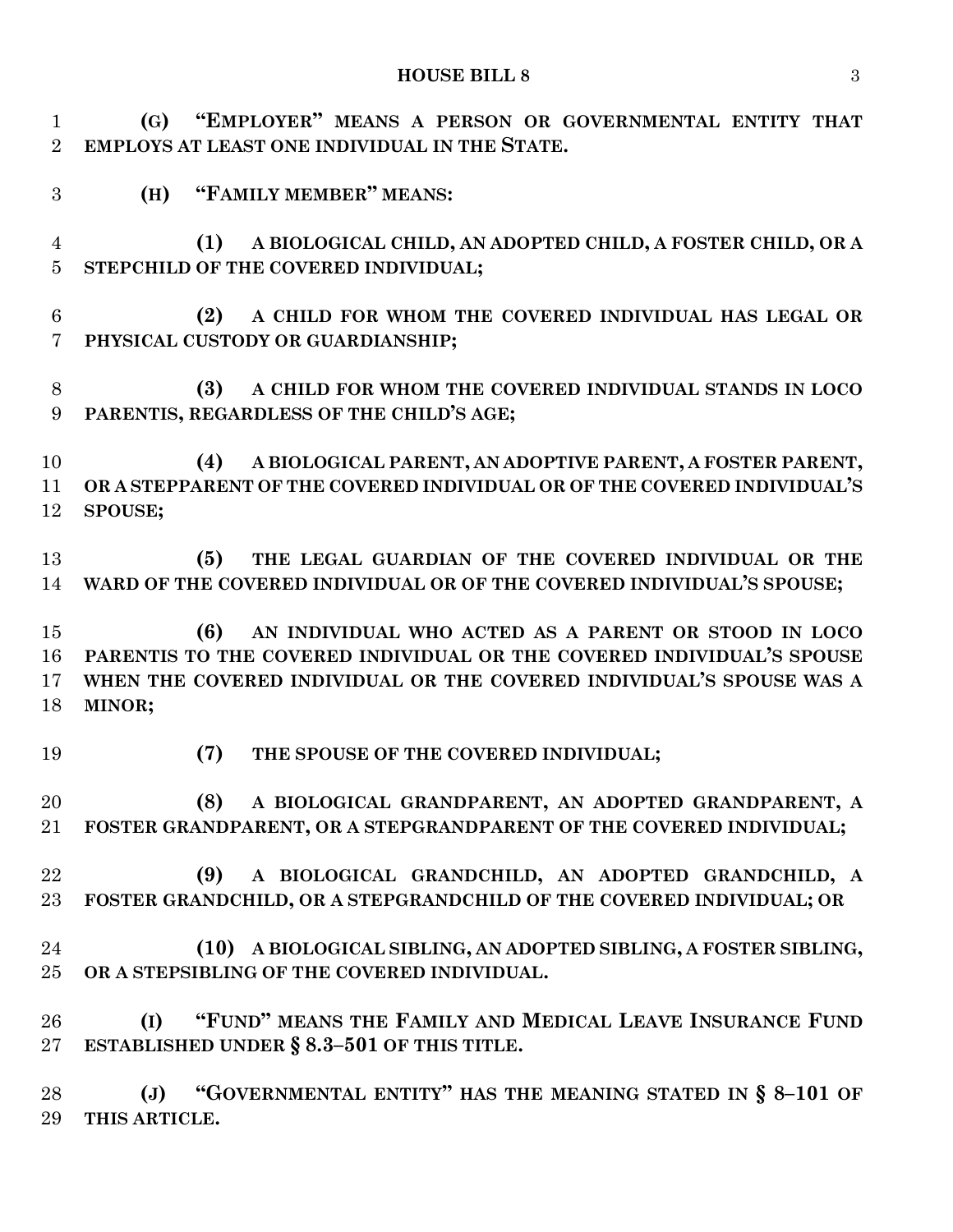**(K) "NEXT OF KIN" MEANS THE NEAREST BLOOD RELATIVE. (L) "PROGRAM" MEANS THE FAMILY AND MEDICAL LEAVE INSURANCE PROGRAM ESTABLISHED UNDER § 8.3–301 OF THIS TITLE. (M) "QUALIFYING EXIGENCY" MEANS ANY OF THE FOLLOWING REASONS FOR WHICH LEAVE MAY BE NEEDED BY A FAMILY MEMBER OF A SERVICE MEMBER: (1) BECAUSE THE SERVICE MEMBER HAS RECEIVED NOTICE OF DEPLOYMENT WITHIN 7 DAYS BEFORE THE DEPLOYMENT IS TO BEGIN; (2) TO ATTEND MILITARY EVENTS AND RELATED ACTIVITIES INCLUDING FAMILY SUPPORT PROGRAMS RELATED TO THE ACTIVE DUTY OF THE SERVICE MEMBER; (3) TO ARRANGE, PROVIDE, OR ATTEND CHILD CARE OR SCHOOL ACTIVITIES ONLY WHEN THE SERVICE MEMBER IS ON ACTIVE DUTY CALL OR ACTIVE DUTY STATUS; (4) TO MAKE FINANCIAL AND LEGAL ARRANGEMENTS FOR THE SERVICE MEMBER'S ABSENCE OR BECAUSE OF THE ABSENCE; (5) TO ATTEND COUNSELING THAT:**

 **(I) IS NEEDED DUE TO THE ACTIVE DUTY OR CALL TO ACTIVE DUTY STATUS OF THE SERVICE MEMBER; AND**

 **(II) IS PROVIDED BY AN INDIVIDUAL WHO IS NOT A LICENSED HEALTH CARE PROVIDER;**

 **(6) TO SPEND UP TO 15 CALENDAR DAYS WITH A SERVICE MEMBER WHO IS ON SHORT–TERM TEMPORARY REST AND RECUPERATION LEAVE DURING THE PERIOD OF DEPLOYMENT;**

 **(7) TO ATTEND POSTDEPLOYMENT ACTIVITIES INCLUDING REINTEGRATION SERVICES FOR A PERIOD OF 90 DAYS IMMEDIATELY FOLLOWING THE TERMINATION OF ACTIVE STATUS;**

 **(8) TO ATTEND TO MATTERS RELATED TO THE DEATH OF THE SERVICE MEMBER WHILE ON ACTIVE DUTY STATUS;**

 **(9) TO ARRANGE FOR OR PROVIDE ALTERNATIVE CARE FOR A PARENT OF THE SERVICE MEMBER WHEN THE PARENT IS INCAPABLE OF SELF–CARE AND THE** 

#### **HOUSE BILL 8**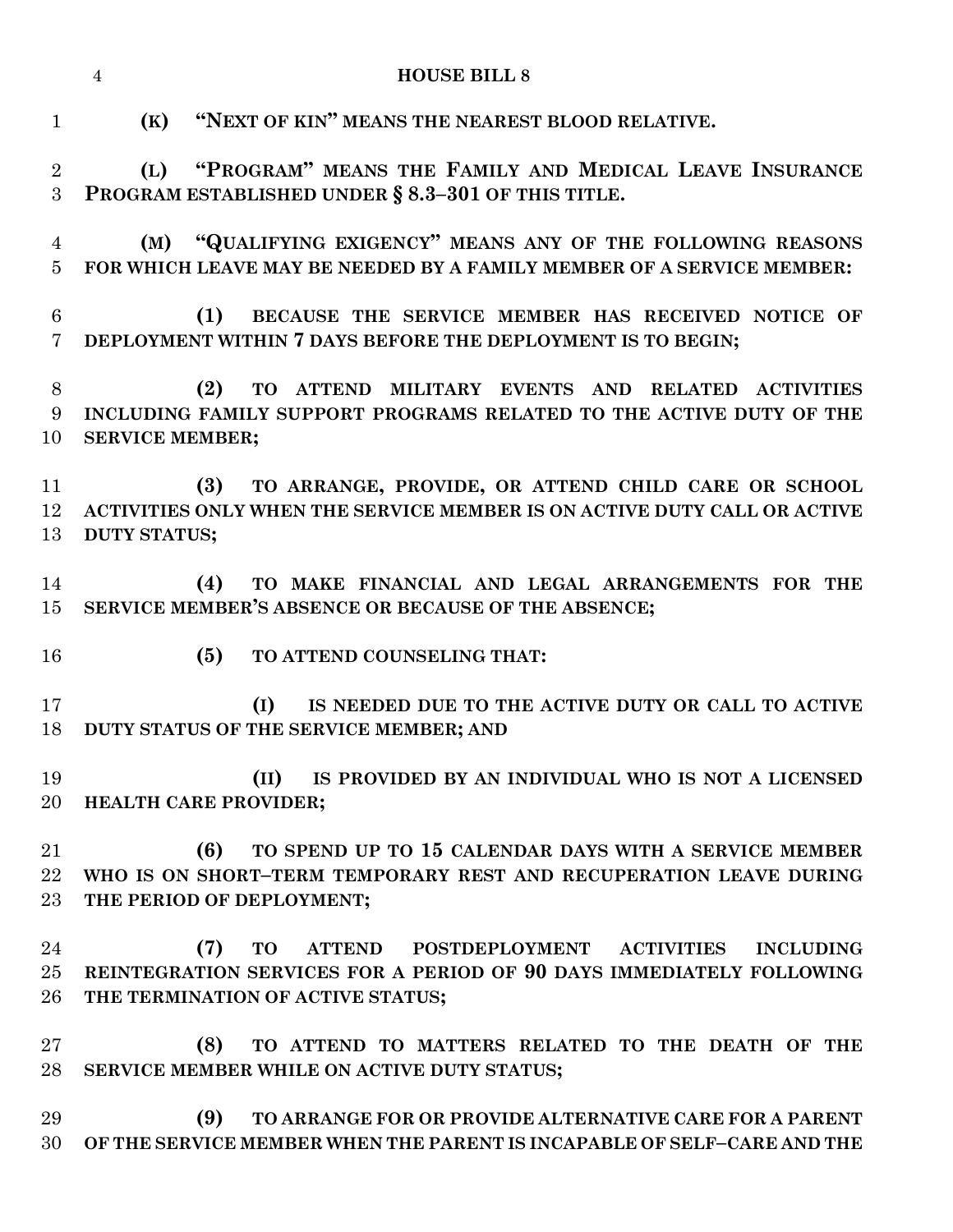| $\mathbf{1}$                                       | COVERED ACTIVE DUTY OR CALL TO ACTIVE DUTY NECESSITATES A CHANGE; OR                                                                                                                                                                                       |
|----------------------------------------------------|------------------------------------------------------------------------------------------------------------------------------------------------------------------------------------------------------------------------------------------------------------|
| $\overline{2}$<br>$\overline{3}$<br>$\overline{4}$ | (10) BECAUSE OF ANY OTHER ISSUES THAT ARISE OUT OF ACTIVE DUTY<br>OR A CALL TO ACTIVE DUTY THAT AN EMPLOYER AND COVERED EMPLOYEE AGREE<br>SHOULD BE COVERED.                                                                                               |
| $\overline{5}$                                     | "SECRETARY" MEANS THE SECRETARY OF LABOR.<br>(N)                                                                                                                                                                                                           |
| 6<br>$\overline{7}$                                | (1) "SERIOUS HEALTH CONDITION" MEANS AN ILLNESS, AN INJURY,<br>(O)<br>AN IMPAIRMENT, OR A PHYSICAL OR MENTAL CONDITION THAT INVOLVES:                                                                                                                      |
| 8<br>9                                             | INPATIENT CARE IN A HOSPITAL, HOSPICE, OR RESIDENTIAL<br>(I)<br>HEALTH CARE FACILITY;                                                                                                                                                                      |
| 10<br>11                                           | (II)<br>CONTINUED TREATMENT BY A LICENSED HEALTH CARE<br>PROVIDER; OR                                                                                                                                                                                      |
| 12<br>13<br>14                                     | CONTINUED TREATMENT OR SUPERVISION AT HOME BY A<br>(III)<br>LICENSED HEALTH CARE PROVIDER OR OTHER COMPETENT INDIVIDUAL UNDER<br>THE SUPERVISION OF A LICENSED HEALTH CARE PROVIDER.                                                                       |
| 15<br>16<br>17<br>18                               | (2) "SERIOUS HEALTH CONDITION" INCLUDES AN ILLNESS, AN<br>INJURY, AN IMPAIRMENT, OR A PHYSICAL OR MENTAL CONDITION DESCRIBED IN<br>PARAGRAPH (1) OF THIS SUBSECTION THAT CONTINUES OVER AN EXTENDED<br>PERIOD OF TIME AND REQUIRES INTERMITTENT TREATMENT. |
| 19<br>20                                           | "SERVICE MEMBER" MEANS AN INDIVIDUAL WHO IS AN ACTIVE DUTY OR<br>(P)<br><b>FORMER MEMBER OF:</b>                                                                                                                                                           |
| 21                                                 | (1)<br>THE UNITED STATES ARMED FORCES;                                                                                                                                                                                                                     |
| 22<br>23                                           | A RESERVE COMPONENT OF THE UNITED STATES ARMED FORCES;<br>(2)<br><b>OR</b>                                                                                                                                                                                 |
| 24                                                 | THE NATIONAL GUARD OF ANY STATE.<br>(3)                                                                                                                                                                                                                    |
| 25                                                 | "TREATMENT" INCLUDES:<br>(Q)                                                                                                                                                                                                                               |
| 26<br>$27\,$                                       | (1)<br>EXAMINATIONS OR TESTING TO DETERMINE THE EXTENT TO<br>WHICH A SERIOUS HEALTH CONDITION EXISTS OR PERSISTS;                                                                                                                                          |
| 28<br>29                                           | (2)<br>ONGOING OR PERIODIC EVALUATIONS OF THE SERIOUS HEALTH<br><b>CONDITION; AND</b>                                                                                                                                                                      |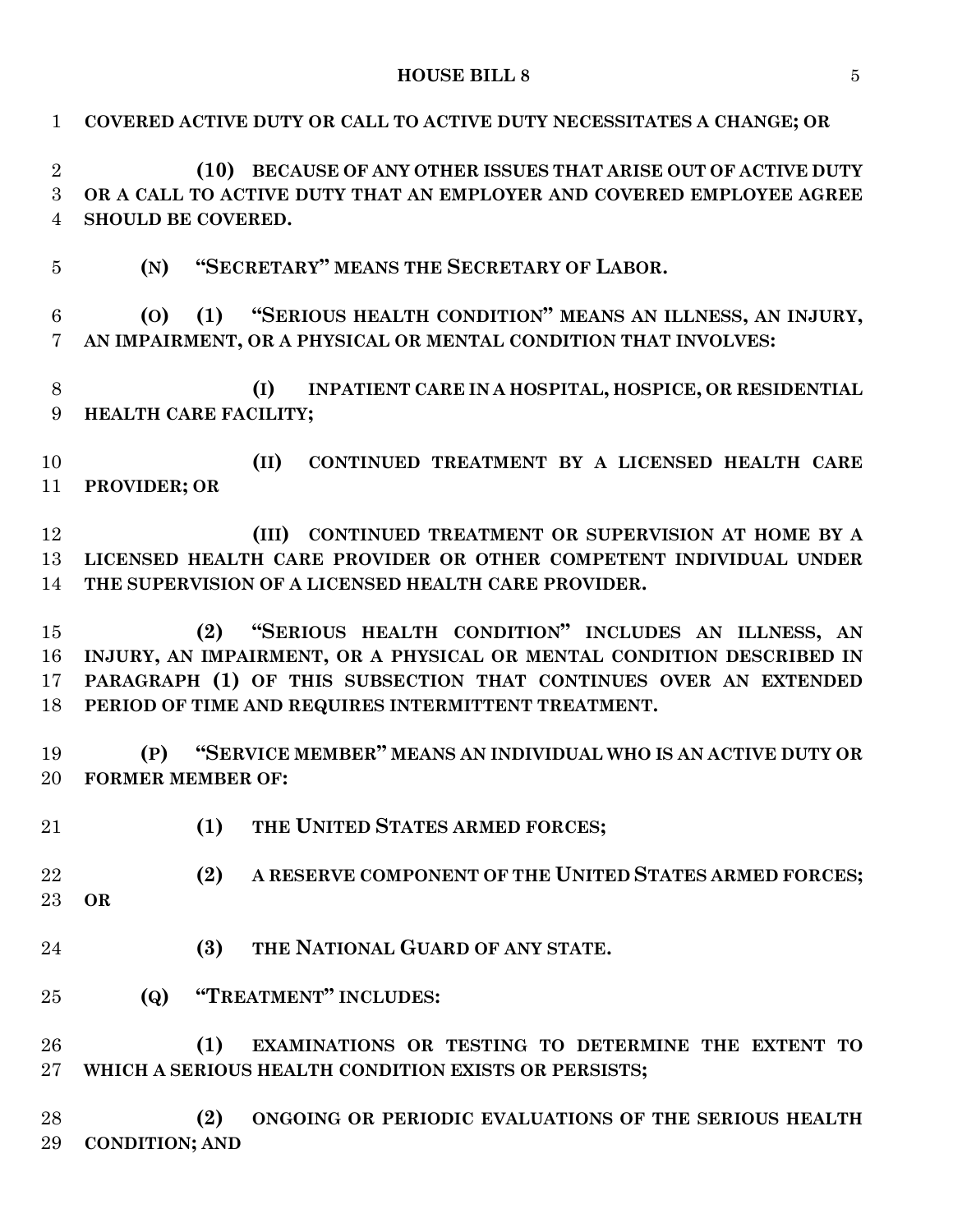|                     | 6<br><b>HOUSE BILL 8</b>                                                                                                           |
|---------------------|------------------------------------------------------------------------------------------------------------------------------------|
| $\mathbf{1}$        | (3)<br>ACTUAL TREATMENT BY A HEALTH CARE PROVIDER.                                                                                 |
| $\overline{2}$      | $8.3 - 102.$                                                                                                                       |
| 3<br>$\overline{4}$ | THIS SECTION DOES NOT APPLY TO THE DISCLOSURE OF INFORMATION<br>(A)<br>TO:                                                         |
|                     |                                                                                                                                    |
| $\overline{5}$<br>6 | A PUBLIC EMPLOYEE IN THE PERFORMANCE OF THE PUBLIC<br>(1)<br><b>EMPLOYEE'S OFFICIAL DUTIES;</b>                                    |
| $\overline{7}$      | (2)<br>THE INDIVIDUAL TO WHOM THE INFORMATION RELATES; OR                                                                          |
| 8                   | (3)<br>AN AUTHORIZED REPRESENTATIVE<br>IF<br><b>HAS</b><br><b>THE</b><br><b>SIGNED</b>                                             |
| 9                   | AUTHORIZATION OF THE INDIVIDUAL TO WHOM THE INFORMATION RELATES, THE                                                               |
| 10                  | <b>AUTHORIZED REPRESENTATIVE.</b>                                                                                                  |
| 11                  | AN EMPLOYEE OF THE DEPARTMENT MAY NOT DISCLOSE INFORMATION<br>(B)                                                                  |
| 12                  | RELATING TO AN INDIVIDUAL WHO HAS APPLIED FOR OR RECEIVED BENEFITS                                                                 |
| 13                  | UNDER THIS TITLE.                                                                                                                  |
| 14                  | <b>SUBTITLE 2. SCOPE OF TITLE.</b>                                                                                                 |
|                     |                                                                                                                                    |
| 15                  | $8.3 - 201.$                                                                                                                       |
| 16                  | A SELF-EMPLOYED INDIVIDUAL MAY ELECT TO PARTICIPATE IN<br>(1)<br>(A)                                                               |
| 17                  | THE PROGRAM BY FILING A WRITTEN NOTICE OF ELECTION WITH THE SECRETARY                                                              |
| 18                  | IN ACCORDANCE WITH REGULATIONS ADOPTED BY THE SECRETARY.                                                                           |
|                     |                                                                                                                                    |
| 19                  | AN ELECTION MADE UNDER PARAGRAPH (1) OF THIS SUBSECTION<br>(2)<br>BECOMES EFFECTIVE ON THE DATE THE WRITTEN NOTICE IS FILED.       |
| 20                  |                                                                                                                                    |
| 21                  | (1) IF A SELF-EMPLOYED INDIVIDUAL ELECTS TO PARTICIPATE IN<br>(B)                                                                  |
| 22                  | THE PROGRAM UNDER SUBSECTION (A) OF THIS SECTION, THE INDIVIDUAL SHALL                                                             |
| 23                  | PARTICIPATE FOR AN INITIAL PERIOD OF NOT LESS THAN 3 YEARS.                                                                        |
|                     |                                                                                                                                    |
| 24<br>25            | (2)<br>ONCE THE INITIAL PARTICIPATION PERIOD EXPIRES, THE<br>SELF-EMPLOYED INDIVIDUAL MAY RENEW PARTICIPATION IN THE PROGRAM FOR A |
| 26                  | PERIOD OF NOT LESS THAN 1 YEAR.                                                                                                    |
|                     |                                                                                                                                    |
| 27<br>${\bf 28}$    | (3) IF THE SELF-EMPLOYED INDIVIDUAL DOES NOT WISH TO RENEW<br>PARTICIPATION IN THE PROGRAM UNDER PARAGRAPH (2) OF THIS SUBSECTION, |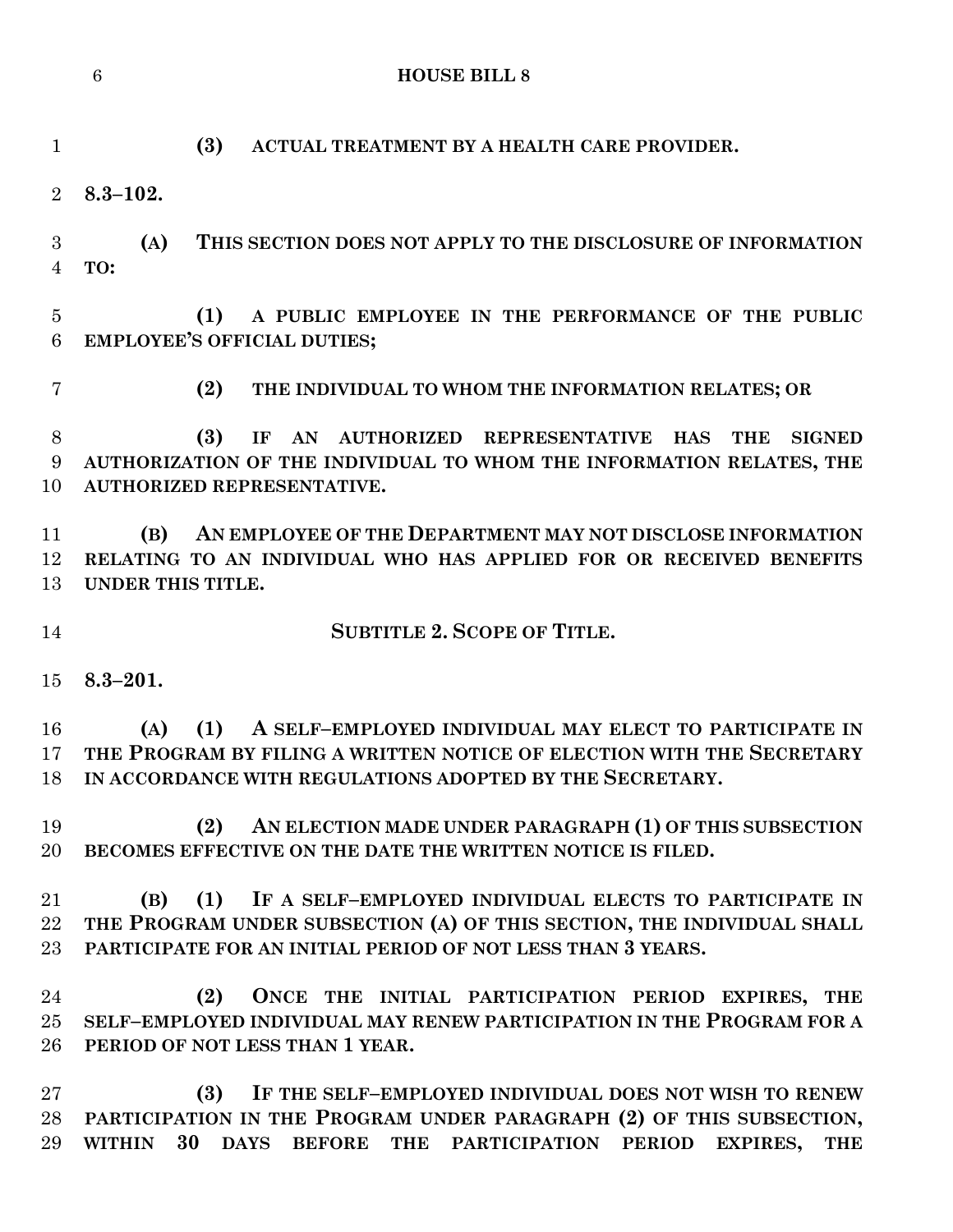**SELF–EMPLOYED INDIVIDUAL SHALL NOTIFY THE SECRETARY IN WRITING OF THE SELF–EMPLOYED INDIVIDUAL'S WITHDRAWAL FROM THE PROGRAM.**

 **(C) DURING THE PERIOD A SELF–EMPLOYED INDIVIDUAL PARTICIPATES IN THE PROGRAM, THE SELF–EMPLOYED INDIVIDUAL SHALL PAY THE CONTRIBUTION REQUIRED UNDER § 8.3–601 OF THIS TITLE.**

**8.3–202.**

 **THIS TITLE MAY NOT BE CONSTRUED TO DIMINISH AN EMPLOYER'S OBLIGATION TO COMPLY WITH A COLLECTIVE BARGAINING AGREEMENT OR AN EMPLOYER POLICY THAT ALLOWS AN EMPLOYEE TO TAKE LEAVE FOR A LONGER PERIOD OF TIME THAN THE EMPLOYEE WOULD BE ABLE TO RECEIVE BENEFITS UNDER THIS TITLE.**

**8.3–203.**

 **(A) AN EMPLOYEE'S RIGHT TO BENEFITS UNDER THIS TITLE MAY NOT BE DIMINISHED BY A COLLECTIVE BARGAINING AGREEMENT ENTERED INTO OR RENEWED OR BY AN EMPLOYER POLICY ADOPTED OR RETAINED ON OR AFTER JUNE 1, 2022.**

 **(B) AN AGREEMENT TO WAIVE THE EMPLOYEE'S RIGHTS UNDER THIS TITLE IS VOID AS AGAINST PUBLIC POLICY.**

**SUBTITLE 3. ESTABLISHMENT OF PROGRAM.**

**8.3–301.**

 **THERE IS A FAMILY AND MEDICAL LEAVE INSURANCE PROGRAM IN THE DEPARTMENT.**

**8.3–302.**

 **THE PURPOSE OF THE PROGRAM IS TO PROVIDE TEMPORARY BENEFITS TO A COVERED INDIVIDUAL WHO IS TAKING LEAVE FROM EMPLOYMENT:**

 **(1) TO CARE FOR A CHILD DURING THE FIRST YEAR AFTER THE CHILD'S BIRTH OR AFTER THE PLACEMENT OF THE CHILD THROUGH FOSTER CARE, KINSHIP CARE, OR ADOPTION;**

 **(2) TO CARE FOR A FAMILY MEMBER WITH A SERIOUS HEALTH CONDITION;**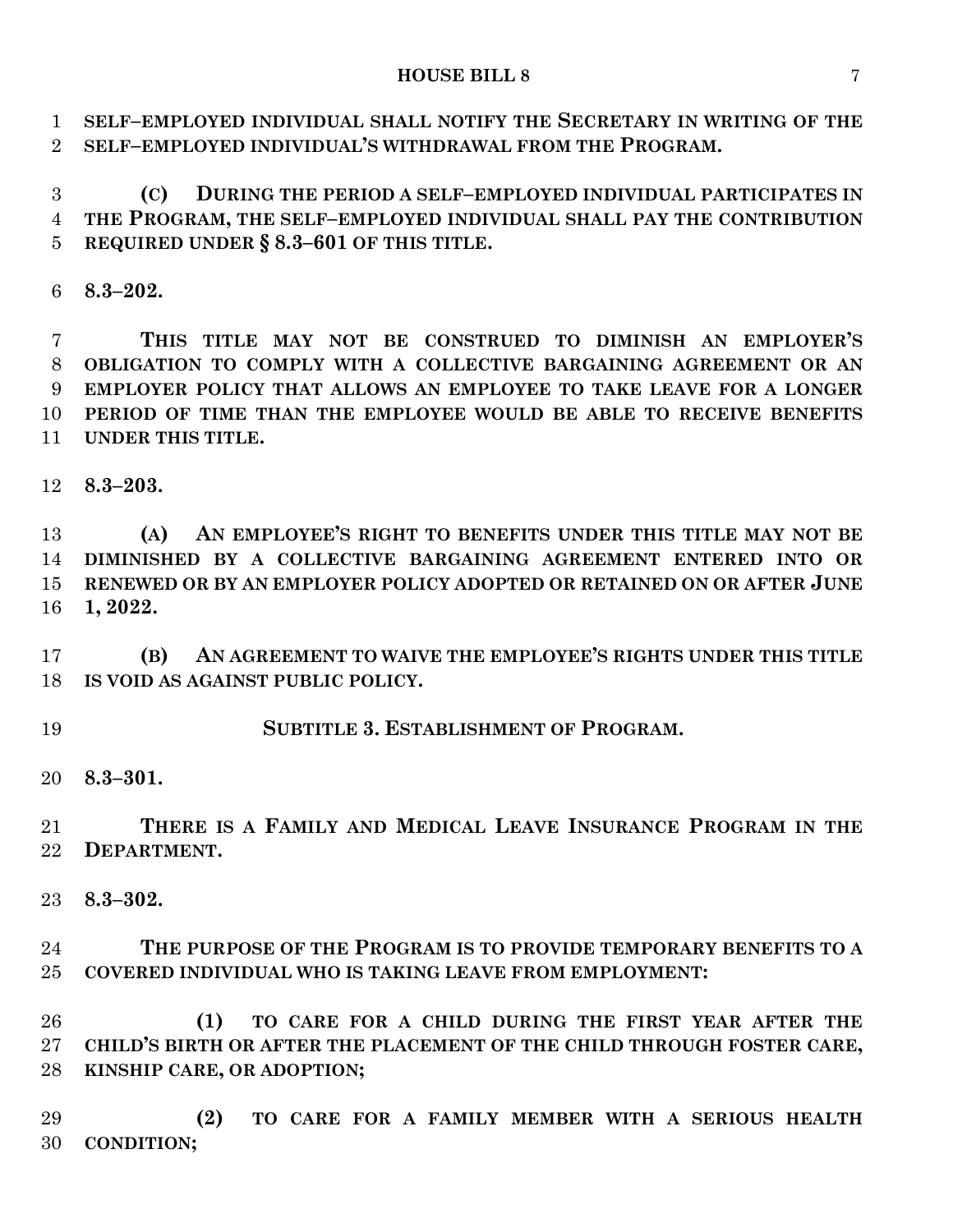**(3) BECAUSE THE COVERED INDIVIDUAL HAS A SERIOUS HEALTH CONDITION THAT RESULTS IN THE COVERED INDIVIDUAL BEING UNABLE TO PERFORM THE FUNCTIONS OF THE COVERED INDIVIDUAL'S POSITION; (4) TO CARE FOR A SERVICE MEMBER WHO IS THE COVERED INDIVIDUAL'S NEXT OF KIN; OR**

 **(5) BECAUSE THE COVERED INDIVIDUAL HAS A QUALIFYING EXIGENCY ARISING OUT OF THE DEPLOYMENT OF A SERVICE MEMBER WHO IS A FAMILY MEMBER OF THE COVERED INDIVIDUAL.**

- **SUBTITLE 4. ADMINISTRATION.**
- **8.3–401.**

 **THIS TITLE SHALL BE ADMINISTERED UNDER THE SUPERVISION OF THE SECRETARY.**

**8.3–402.**

 **THE SECRETARY MAY DELEGATE TO AN EMPLOYEE OF THE DEPARTMENT ANY POWER OR DUTY THAT IS REASONABLE AND PROPER FOR THE ADMINISTRATION OF THIS TITLE.**

**8.3–403.**

**(A) THE SECRETARY SHALL:**

 **(1) SUBJECT TO SUBSECTION (B) OF THIS SECTION, ADOPT REGULATIONS NECESSARY TO CARRY OUT THIS TITLE;**

 **(2) ESTABLISH PROCEDURES AND FORMS FOR FILING CLAIMS FOR BENEFITS, INCLUDING:**

 **(I) PROCEDURES FOR NOTIFYING AN EMPLOYER WITHIN 5 BUSINESS DAYS AFTER AN EMPLOYEE OF THE EMPLOYER FILES A CLAIM FOR BENEFITS UNDER THIS TITLE; AND**

 **(II) NOTICES OF ELECTIONS BY SELF–EMPLOYED INDIVIDUALS FOR BENEFITS UNDER § 8.3–201 OF THIS TITLE;**

**(3) USE INFORMATION–SHARING AND INTEGRATION TECHNOLOGY TO** 

#### **HOUSE BILL 8**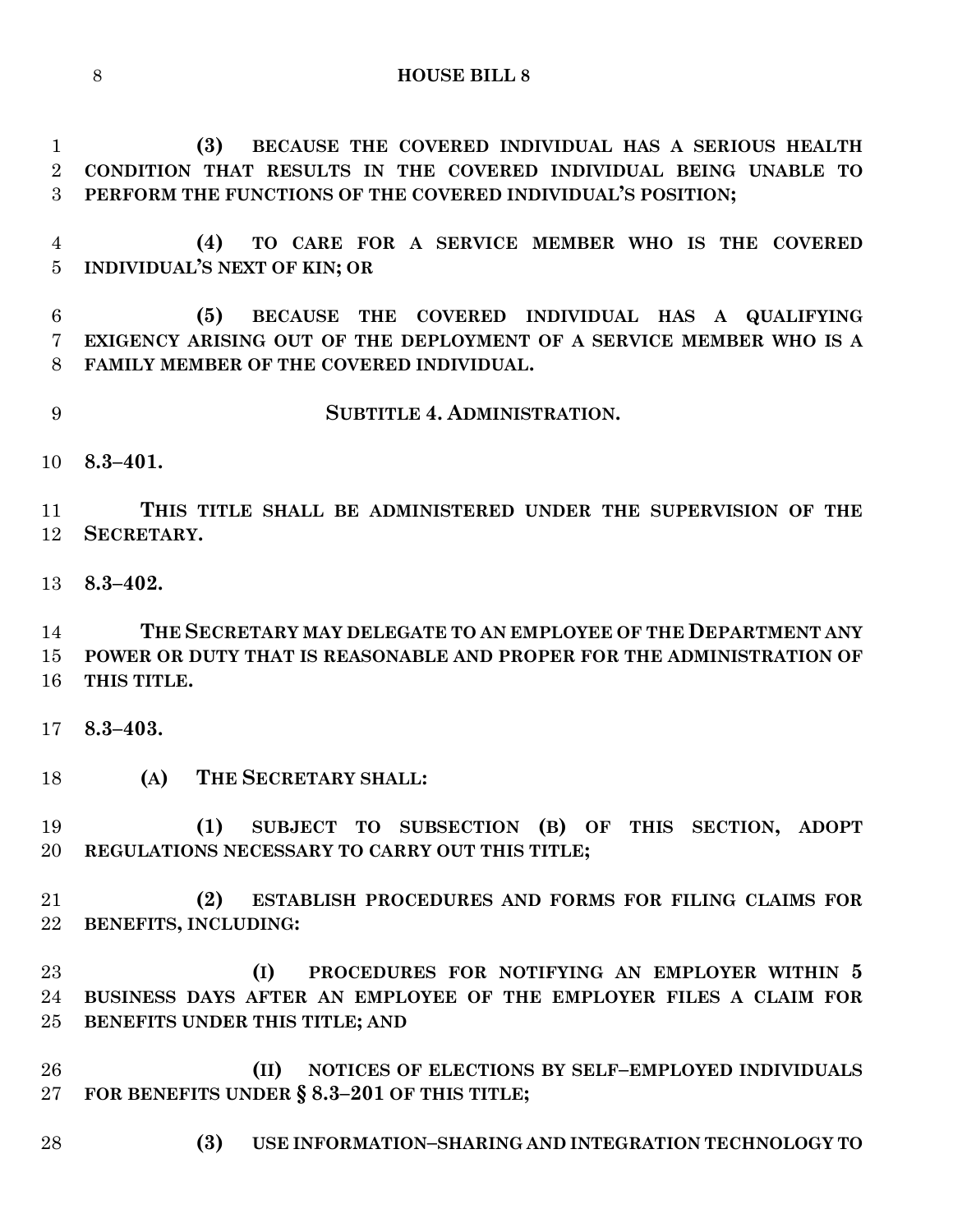**FACILITATE THE DISCLOSURE OF RELEVANT INFORMATION OR RECORDS NEEDED FOR THE ADMINISTRATION OF THIS TITLE; AND**

 **(4) SUBJECT TO SUBSECTION (D) OF THIS SECTION, CARRY OUT A PUBLIC EDUCATION PROGRAM.**

 **(B) THE REGULATIONS ADOPTED UNDER SUBSECTION (A)(1) OF THIS SECTION SHALL BE CONSISTENT WITH REGULATIONS ADOPTED TO IMPLEMENT THE FEDERAL FAMILY AND MEDICAL LEAVE ACT AND ANY RELEVANT STATE LAWS TO THE EXTENT THAT THE ADOPTED REGULATIONS DO NOT CONFLICT WITH THIS TITLE.**

 **(C) (1) SUBJECT TO PARAGRAPH (2) OF THIS SUBSECTION, A COVERED INDIVIDUAL UNDER § 8.3–302(2), (3), (4), OR (5) OF THIS TITLE SHALL PROVIDE CERTIFICATION FOR A CLAIM FOR BENEFITS UNDER THIS TITLE.**

 **(2) A CERTIFICATION FOR A CLAIM FOR BENEFITS FOR A COVERED INDIVIDUAL UNDER § 8.3–302(2), (3), OR (4) OF THIS TITLE SHALL INCLUDE:**

 **(I) THE DATE ON WHICH THE SERIOUS HEALTH CONDITION OF THE FAMILY MEMBER, COVERED INDIVIDUAL, OR SERVICE MEMBER COMMENCED;**

 **(II) THE PROBABLE DURATION OF THE SERIOUS HEALTH CONDITION;**

 **(III) THE APPROPRIATE FACTS RELATED TO THE SERIOUS HEALTH CONDITION WITHIN THE KNOWLEDGE OF THE LICENSED HEALTH CARE PROVIDER;**

 **(IV) 1. FOR A CLAIM FOR BENEFITS UNDER § 8.3–302(2) OF THIS TITLE, A STATEMENT THAT THE COVERED INDIVIDUAL NEEDS TO CARE FOR A FAMILY MEMBER AND AN ESTIMATE OF THE AMOUNT OF TIME REQUIRED TO PROVIDE THE CARE; OR**

 **2. FOR A CLAIM FOR BENEFITS UNDER § 8.3–302(3) OF THIS TITLE, A STATEMENT THAT THE COVERED INDIVIDUAL IS UNABLE TO PERFORM THE FUNCTIONS OF THE COVERED INDIVIDUAL'S POSITION; AND**

 **(V) FOR A CERTIFICATION FOR INTERMITTENT LEAVE, THE EXPECTED DATES AND DURATION OF THE LEAVE.**

 **(3) THE SECRETARY SHALL ESTABLISH STANDARDS IN REGULATION FOR THE CERTIFICATION OF CLAIMS FOR BENEFITS UNDER § 8.3–302(5) OF THIS**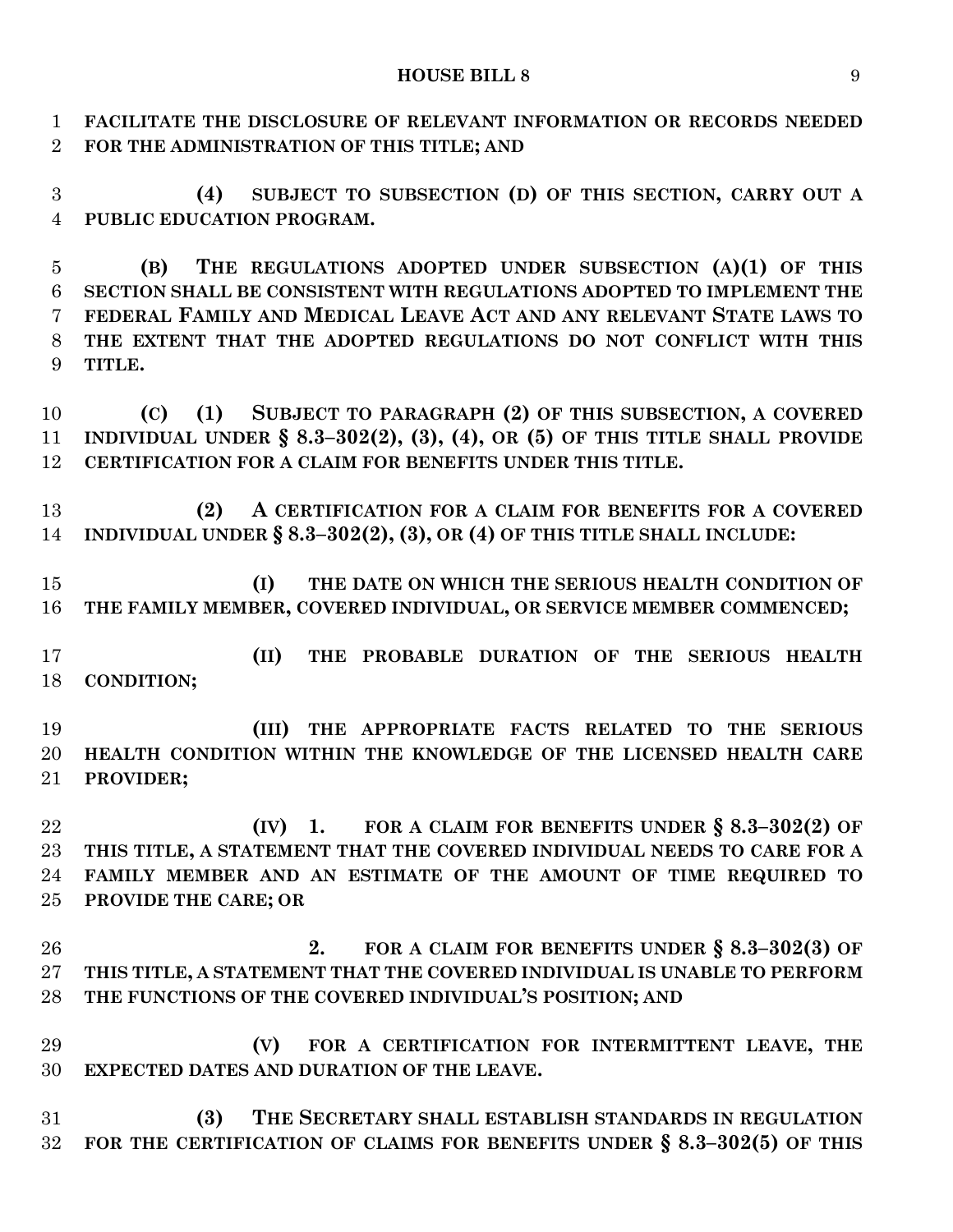**TITLE.**

 **(D) (1) THE SECRETARY MAY USE A PORTION OF THE FUNDS PAID UNDER § 8.3–601 OF THIS TITLE OR OTHER AVAILABLE FUNDING TO PAY FOR AND CARRY OUT THE REQUIREMENTS UNDER SUBSECTION (A)(4) OF THIS SECTION.**

 **(2) MATERIALS USED IN THE PUBLIC EDUCATION PROGRAM REQUIRED UNDER SUBSECTION (A)(4) OF THIS SECTION SHALL BE MADE AVAILABLE IN ENGLISH AND SPANISH.**

**8.3–404.**

**(A) TO ENFORCE THIS TITLE, THE SECRETARY MAY:**

 **(1) CONDUCT AN INVESTIGATION UNDER THIS TITLE, ON THE SECRETARY'S OWN INITIATIVE OR ON RECEIPT OF A WRITTEN COMPLAINT;**

- **(2) ADMINISTER AN OATH;**
- **(3) CERTIFY TO AN OFFICIAL ACT;**
- **(4) TAKE A DEPOSITION;**

 **(5) ISSUE A SUBPOENA FOR THE ATTENDANCE OF A WITNESS TO TESTIFY OR THE PRODUCTION OF BOOKS, CORRESPONDENCE, MEMORANDA, PAPERS, OR OTHER RECORDS; AND**

 **(6) BRING A CIVIL ACTION IN THE COUNTY WHERE THE VIOLATION ALLEGEDLY OCCURRED.**

 **(B) (1) A SUBPOENA ISSUED UNDER SUBSECTION (A)(5) OF THIS SECTION SHALL BE SERVED IN ANY MANNER IN WHICH A SUBPOENA OF A COURT MAY BE SERVED.**

 **(2) IF A PERSON FAILS TO COMPLY WITH A SUBPOENA ISSUED UNDER SUBSECTION (A)(5) OF THIS SECTION ON A COMPLAINT FILED BY THE SECRETARY, THE CIRCUIT COURT FOR THE COUNTY WHERE THE INVESTIGATION IS BEING CONDUCTED OR WHERE THE PERSON RESIDES, IS PRESENT, OR TRANSACTS BUSINESS MAY ISSUE AN ORDER DIRECTING COMPLIANCE WITH THE SUBPOENA OR COMPELLING TESTIMONY.**

 **(3) (I) SUBJECT TO SUBPARAGRAPH (II) OF THIS PARAGRAPH, A PERSON MAY NOT BE EXCUSED FROM COMPLYING WITH A SUBPOENA ISSUED UNDER**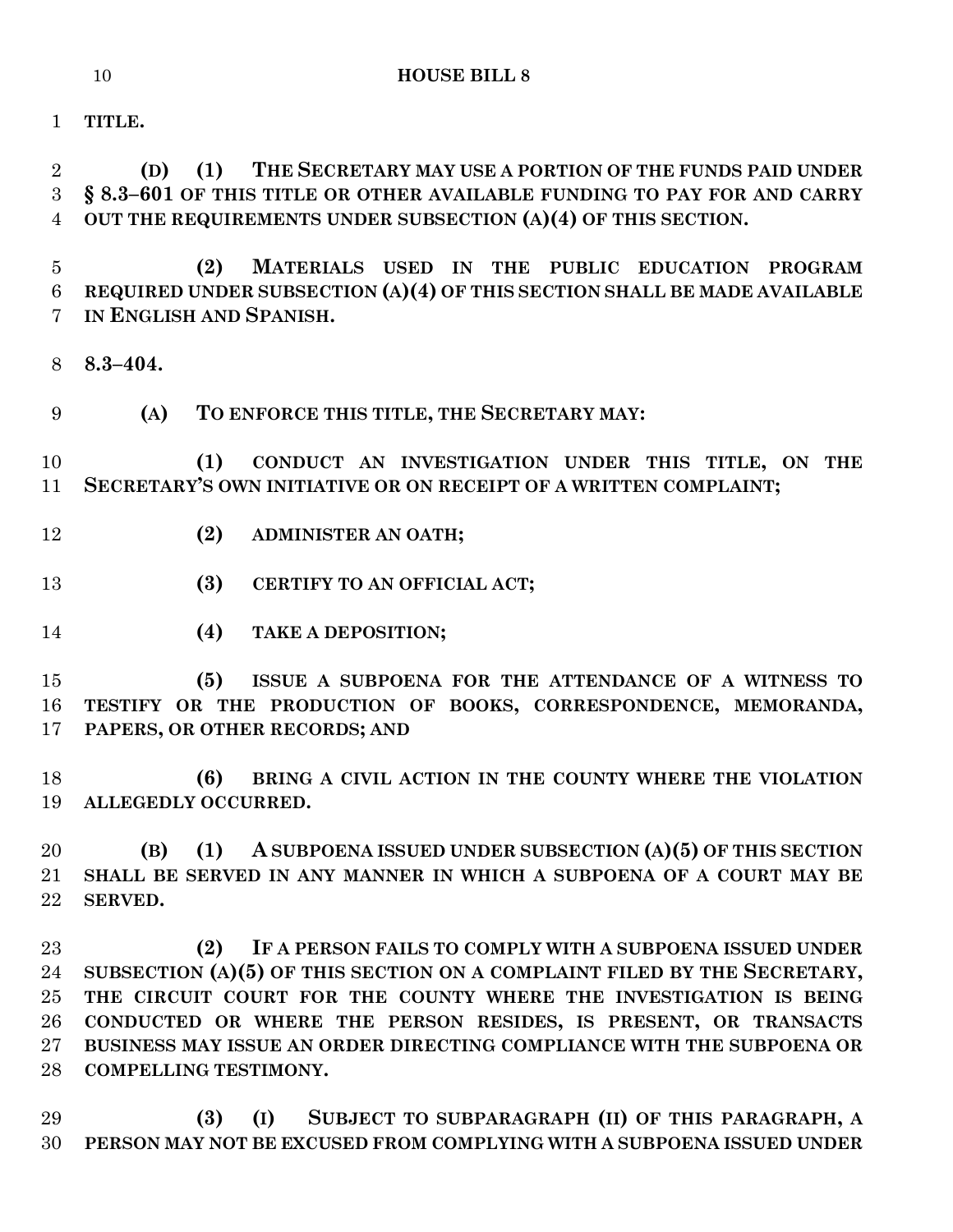**SUBSECTION (A)(5) OF THIS SECTION ON THE GROUND THAT THE EVIDENCE OR TESTIMONY REQUIRED MAY TEND TO INCRIMINATE THE PERSON OR SUBJECT THE PERSON TO A FORFEITURE OR PENALTY.**

 **(II) 1. EXCEPT AS PROVIDED IN SUBSUBPARAGRAPH 2 OF THIS SUBPARAGRAPH, AFTER CLAIMING THE PRIVILEGE AGAINST SELF–INCRIMINATION, A PERSON MAY NOT BE PROSECUTED OR SUBJECTED TO ANY FORFEITURE OR PENALTY BECAUSE OF ANY MATTER, THING, OR TRANSACTION ABOUT WHICH THE PERSON IS COMPELLED TO PRODUCE EVIDENCE OR TESTIFY.**

 **2. IF THE PERSON COMMITS PERJURY WHILE GIVING TESTIMONY, THE PERSON IS SUBJECT TO PROSECUTION FOR THAT OFFENSE.**

**8.3–405.**

 **IN A CIVIL ACTION TO ENFORCE THIS TITLE, THE SECRETARY AND THE STATE MAY BE REPRESENTED BY:**

- **(1) THE ATTORNEY GENERAL; OR**
- **(2) ANY QUALIFIED ATTORNEY WHO:**
- 
- **(I) IS A SALARIED EMPLOYEE OF THE SECRETARY; AND**

 **(II) ON RECOMMENDATION OF THE ATTORNEY GENERAL, IS DESIGNATED TO REPRESENT THE SECRETARY OR THE BOARD OF APPEALS AND THE STATE.**

**8.3–406.**

 **(A) ON OR BEFORE SEPTEMBER 1 EACH YEAR, THE SECRETARY SHALL SUBMIT TO THE GOVERNOR AND, IN ACCORDANCE WITH § 2–1257 OF THE STATE GOVERNMENT ARTICLE, THE GENERAL ASSEMBLY AN ANNUAL REPORT ON THE ADMINISTRATION AND OPERATION OF THIS TITLE DURING THE IMMEDIATELY PRECEDING FISCAL YEAR.**

- **(B) THE ANNUAL REPORT SHALL INCLUDE INFORMATION REGARDING:**
- **(1) PROJECTED AND ACTUAL PROGRAM PARTICIPATION RATES;**
- **(2) CONTRIBUTION RATES;**
- **(3) PROJECTED AND ACTUAL FUND BALANCES;**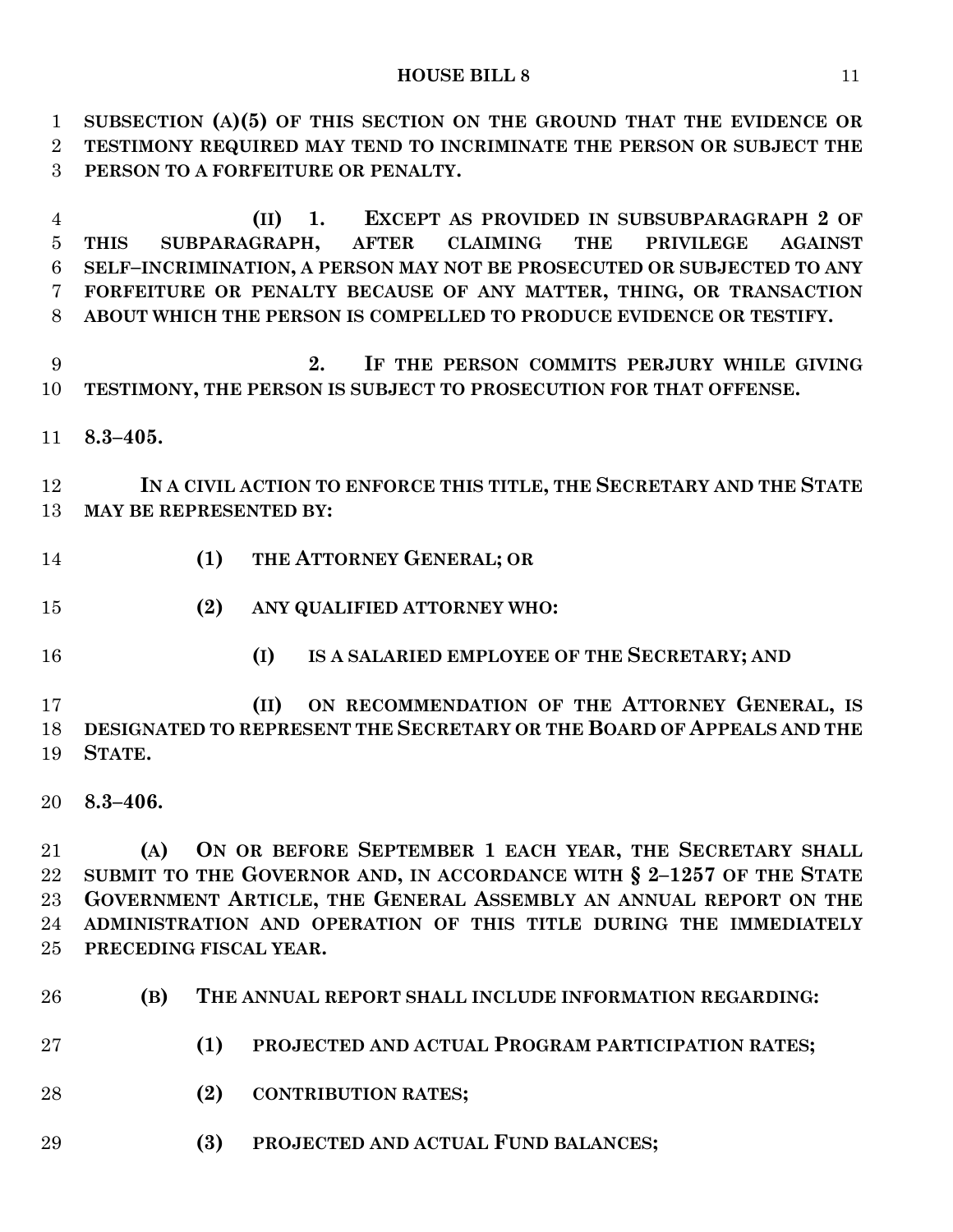|                | 12              | <b>HOUSE BILL 8</b>                                                                                                                     |
|----------------|-----------------|-----------------------------------------------------------------------------------------------------------------------------------------|
| $\mathbf{1}$   |                 | (4)<br>PUBLIC OUTREACH AND TECHNICAL ASSISTANCE EFFORTS;                                                                                |
| $\overline{2}$ |                 | (5)<br>ALL ENFORCEMENT EFFORTS;                                                                                                         |
| 3<br>4         | THIS TITLE; AND | THE NUMBER AND STATUS OF COMPLAINTS UNDER SUBTITLE 9 OF<br>(6)                                                                          |
| $\overline{5}$ |                 | THE COST OF ADMINISTERING THE PROGRAM.<br>(7)                                                                                           |
| 6              |                 | SUBTITLE 5. THE FAMILY AND MEDICAL LEAVE INSURANCE FUND.                                                                                |
| 7              | $8.3 - 501.$    |                                                                                                                                         |
| 8              |                 | THERE IS A FAMILY AND MEDICAL LEAVE INSURANCE FUND.                                                                                     |
| 9              | $8.3 - 502.$    |                                                                                                                                         |
| 10             | (A)             | THE SECRETARY SHALL ADMINISTER THE FUND.                                                                                                |
| 11<br>12       | (B)             | THE FUND IS A SPECIAL, NONLAPSING FUND THAT IS NOT SUBJECT TO<br>§7-302 OF THE STATE FINANCE AND PROCUREMENT ARTICLE.                   |
| 13<br>14       | (C)             | THE STATE TREASURER SHALL HOLD THE FUND SEPARATELY, AND THE<br><b>COMPTROLLER SHALL ACCOUNT FOR THE FUND.</b>                           |
| 15             | $8.3 - 503.$    |                                                                                                                                         |
| 16             | (A)             | THE FUND CONSISTS OF:                                                                                                                   |
| 17             |                 | (1)<br><b>EMPLOYEE CONTRIBUTIONS;</b>                                                                                                   |
| 18             |                 | (2)<br>SELF-EMPLOYED INDIVIDUAL CONTRIBUTIONS;                                                                                          |
| 19             |                 | (3)<br>EMPLOYER CONTRIBUTIONS;                                                                                                          |
| 20<br>21       |                 | MONEY PAID TO THE FUND FOR THE PURPOSE OF REIMBURSING<br>(4)<br>THE SECRETARY UNDER § 8.3-902 OF THIS TITLE FOR BENEFITS PAID IN ERROR; |
| 22             |                 | (5)<br>INTEREST EARNED ON MONEY IN THE FUND; AND                                                                                        |
| 23             |                 | MONEY RECEIVED FOR THE FUND FROM ANY OTHER SOURCE.<br>(6)                                                                               |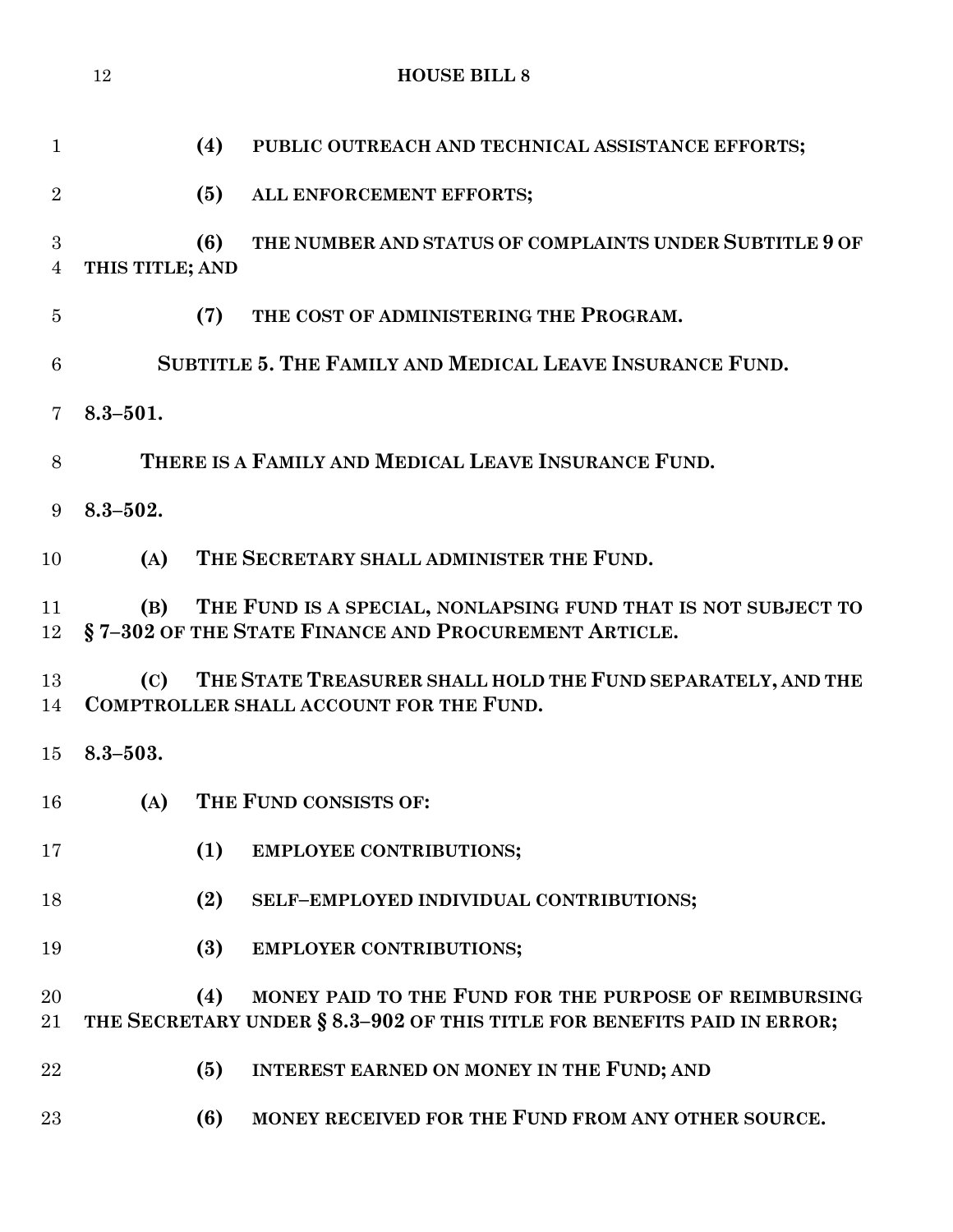| $\mathbf{1}$        | (B)                   | MONEY IN THE FUND MAY BE COMMINGLED.                                                                                                                                                   |
|---------------------|-----------------------|----------------------------------------------------------------------------------------------------------------------------------------------------------------------------------------|
| $\overline{2}$      | (C)                   | THE FUND MAY BE USED ONLY FOR THE PURPOSES OF THIS TITLE.                                                                                                                              |
| 3                   | $8.3 - 504.$          |                                                                                                                                                                                        |
| $\overline{4}$      | (A)                   | THE STATE TREASURER IS CUSTODIAN OF THE FUND.<br>(1)                                                                                                                                   |
| $\overline{5}$<br>6 |                       | THE STATE TREASURER SHALL MANAGE THE<br>(2)<br><b>FUND</b><br>IN<br>ACCORDANCE WITH REGULATIONS THAT THE SECRETARY ADOPTS.                                                             |
| 7<br>8<br>9         | (B)                   | UNDER THE DIRECTION OF THE SECRETARY, THE STATE TREASURER<br>SHALL ESTABLISH THE FUND ACCOUNT IN ANY FINANCIAL INSTITUTION IN WHICH<br>THE GENERAL FUND OF THE STATE MAY BE DEPOSITED. |
| 10<br>11<br>12      | (C)                   | ON RECEIPT OF ANY MONEY PAYABLE TO THE FUND, THE SECRETARY<br>SHALL ENSURE IMMEDIATE DEPOSIT OF THE MONEY INTO THE FUND ACCOUNT AS<br>REQUIRED BY THE STATE TREASURER.                 |
| 13<br>14            | (D)                   | IN ACCORDANCE WITH REGULATIONS THAT THE SECRETARY ADOPTS,<br>MONEY IN THE FUND ACCOUNT:                                                                                                |
| 15                  |                       | (1)<br>SHALL BE USED TO PAY BENEFITS UNDER THIS TITLE; AND                                                                                                                             |
| 16                  |                       | (2)<br>MAY BE USED TO PAY FOR:                                                                                                                                                         |
| 17                  |                       | (I)<br>THE PUBLIC EDUCATION PROGRAM; AND                                                                                                                                               |
| 18<br>19            |                       | (II) ANY COSTS ASSOCIATED WITH THE INITIAL<br>IMPLEMENTATION AND ONGOING ADMINISTRATION OF THIS TITLE.                                                                                 |
| 20                  | $8.3 - 505.$          |                                                                                                                                                                                        |
| 21<br>22            | <b>REFUNDS SHALL:</b> | A CHECK THAT THE STATE TREASURER ISSUES TO PAY BENEFITS OR                                                                                                                             |
| 23                  |                       | (1)<br>BE ISSUED ONLY ON A WARRANT SIGNED BY THE SECRETARY;                                                                                                                            |
| 24                  |                       | (2)<br>BEAR THE SIGNATURE OF THE STATE TREASURER; AND                                                                                                                                  |
| 25                  |                       | (3)<br>BE COUNTERSIGNED BY AN AUTHORIZED AGENT.                                                                                                                                        |
| 26                  | $8.3 - 506.$          |                                                                                                                                                                                        |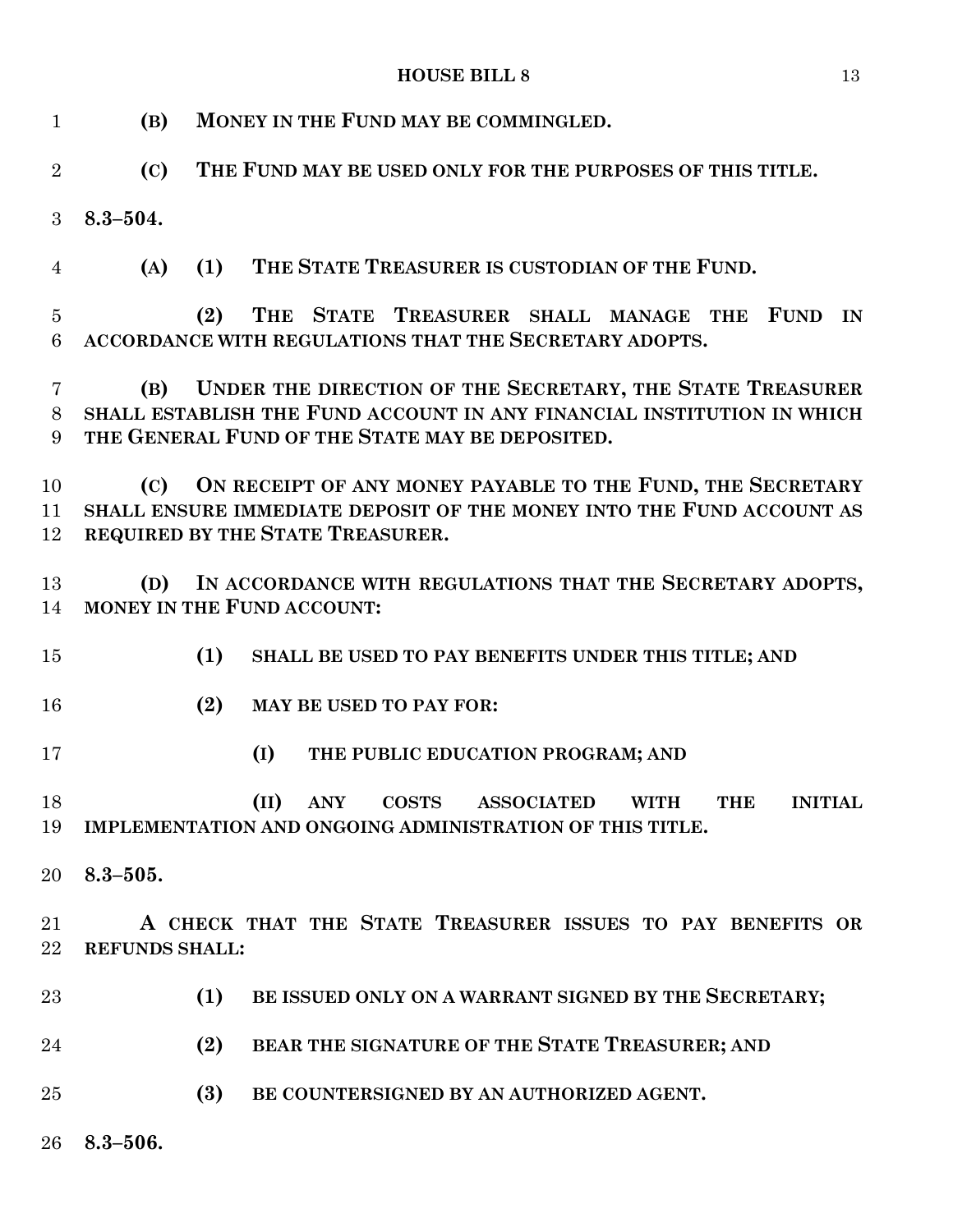**SUBTITLE 6. CONTRIBUTIONS. (II) THE EMPLOYER OF THE EMPLOYEE SHALL DEDUCT THE CONTRIBUTION REQUIRED UNDER SUBPARAGRAPH (I) OF THIS PARAGRAPH FROM THE WAGES OF THE EMPLOYEE.**

 **(4) EACH SELF–EMPLOYED INDIVIDUAL PARTICIPATING IN THE PROGRAM SHALL:**

- **THIS TITLE DOES NOT GRANT AN EMPLOYEE ANY PRIOR CLAIM OR RIGHT TO MONEY THE EMPLOYEE PAYS INTO THE FUND.**
- 
- **8.3–601.**

 **(A) BEGINNING JANUARY 1, 2023, EACH EMPLOYEE OF AN EMPLOYER, EACH EMPLOYER, AND EACH SELF–EMPLOYED INDIVIDUAL PARTICIPATING IN THE PROGRAM SHALL CONTRIBUTE TO THE FUND.**

 **(B) (1) (I) SUBJECT TO SUBPARAGRAPH (II) OF THIS PARAGRAPH, THE SECRETARY SHALL SET A TOTAL RATE OF CONTRIBUTION TO BE PAID IN ACCORDANCE WITH THIS SUBSECTION.**

 **(II) THE TOTAL RATE OF CONTRIBUTION ESTABLISHED UNDER SUBPARAGRAPH (I) OF THIS PARAGRAPH:**

- **1. MAY NOT EXCEED 0.75% OF AN EMPLOYEE'S WAGES;**
- **2. SHALL BE APPLIED TO ALL WAGES UP TO AND INCLUDING THE SOCIAL SECURITY WAGE BASE;**
- **3. SHALL BE SHARED EQUALLY BY EMPLOYERS AND EMPLOYEES; AND**
- **4. SHALL BE SUFFICIENT TO FUND THE BENEFITS PAYABLE UNDER THIS TITLE.**

 **(2) EACH EMPLOYER SHALL CONTRIBUTE AN AMOUNT EQUAL TO 50% OF THE TOTAL RATE OF CONTRIBUTION FOR EACH EMPLOYEE EMPLOYED BY THE EMPLOYER.**

 **(3) (I) EACH EMPLOYEE OF AN EMPLOYER SHALL CONTRIBUTE AN AMOUNT EQUAL TO 50% OF THE TOTAL RATE OF CONTRIBUTION.**

**HOUSE BILL 8**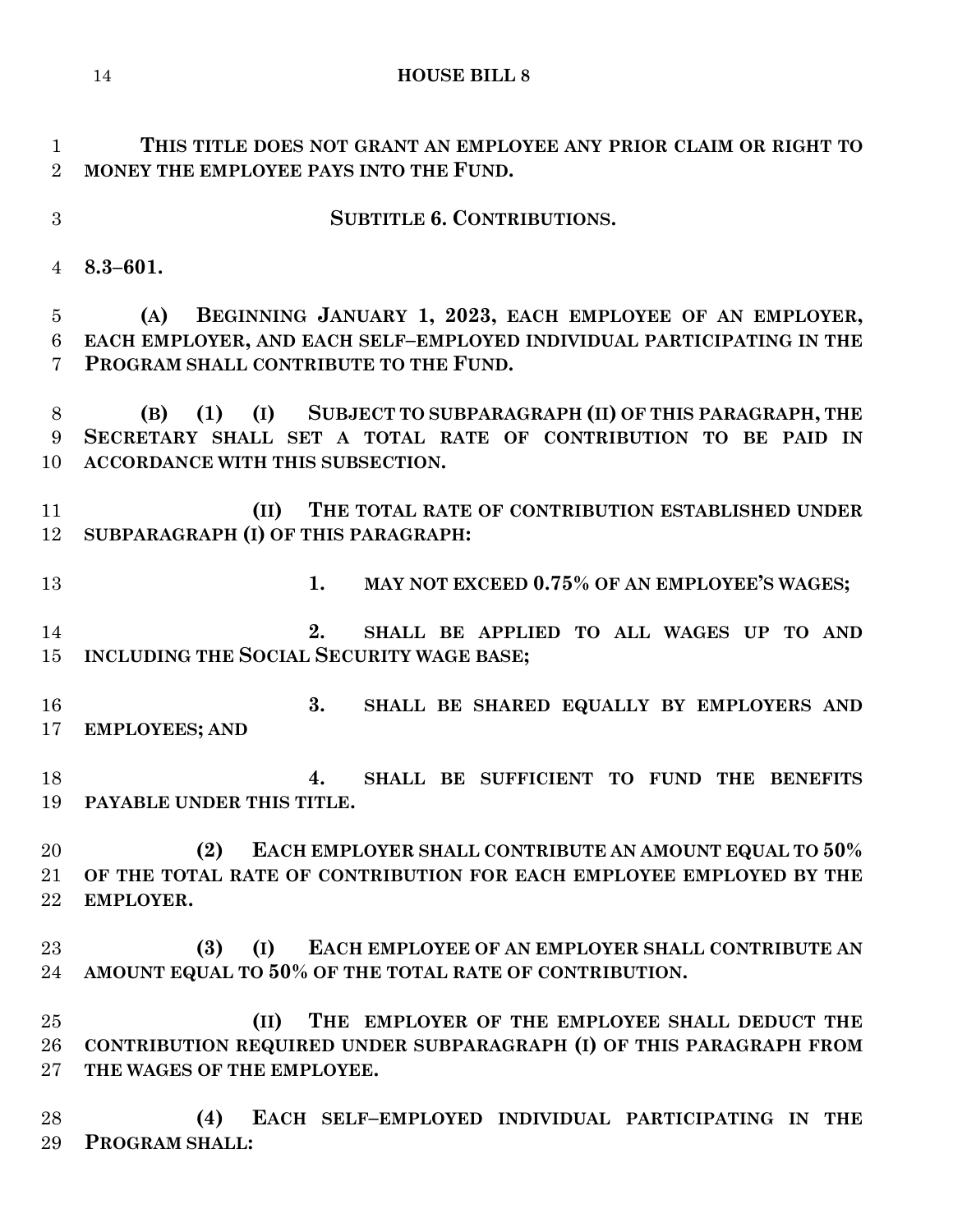**(I) PAY CONTRIBUTIONS DURING EACH YEAR THAT THE SELF–EMPLOYED INDIVIDUAL PARTICIPATES IN THE PROGRAM; AND (II) CONTRIBUTE AN AMOUNT EQUAL TO THE TOTAL RATE OF CONTRIBUTION ESTABLISHED UNDER PARAGRAPH (1)(I) OF THIS SUBSECTION. SUBTITLE 7. BENEFITS. 8.3–701. (A) BEGINNING JULY 1, 2024, A COVERED INDIVIDUAL TAKING LEAVE FROM EMPLOYMENT MAY SUBMIT A CLAIM FOR BENEFITS TO: (1) CARE FOR A NEWBORN CHILD OR A CHILD NEWLY PLACED FOR ADOPTION, FOSTER CARE, OR KINSHIP CARE WITH THE COVERED INDIVIDUAL DURING THE FIRST YEAR AFTER THE BIRTH, ADOPTION, OR PLACEMENT; (2) CARE FOR A FAMILY MEMBER WITH A SERIOUS HEALTH CONDITION; (3) ATTEND TO A SERIOUS HEALTH CONDITION THAT RESULTS IN THE COVERED INDIVIDUAL BEING UNABLE TO PERFORM THE FUNCTIONS OF THE COVERED INDIVIDUAL'S POSITION; (4) CARE FOR A SERVICE MEMBER WITH A SERIOUS HEALTH CONDITION RESULTING FROM MILITARY SERVICE WHO IS THE COVERED INDIVIDUAL'S NEXT OF KIN; OR (5) ATTEND TO A QUALIFYING EXIGENCY ARISING OUT OF THE DEPLOYMENT OF A SERVICE MEMBER WHO IS A FAMILY MEMBER OF THE COVERED INDIVIDUAL. (B) (1) SUBJECT TO PARAGRAPH (2) OF THIS SUBSECTION, A COVERED INDIVIDUAL MAY TAKE THE LEAVE FOR WHICH THE INDIVIDUAL IS ELIGIBLE FOR BENEFITS UNDER SUBSECTION (A) OF THIS SECTION ON AN INTERMITTENT LEAVE SCHEDULE. (2) IF LEAVE IS TAKEN ON AN INTERMITTENT LEAVE SCHEDULE, THE COVERED INDIVIDUAL SHALL: (I) MAKE A REASONABLE EFFORT TO SCHEDULE THE INTERMITTENT LEAVE IN A MANNER THAT DOES NOT UNDULY DISRUPT THE**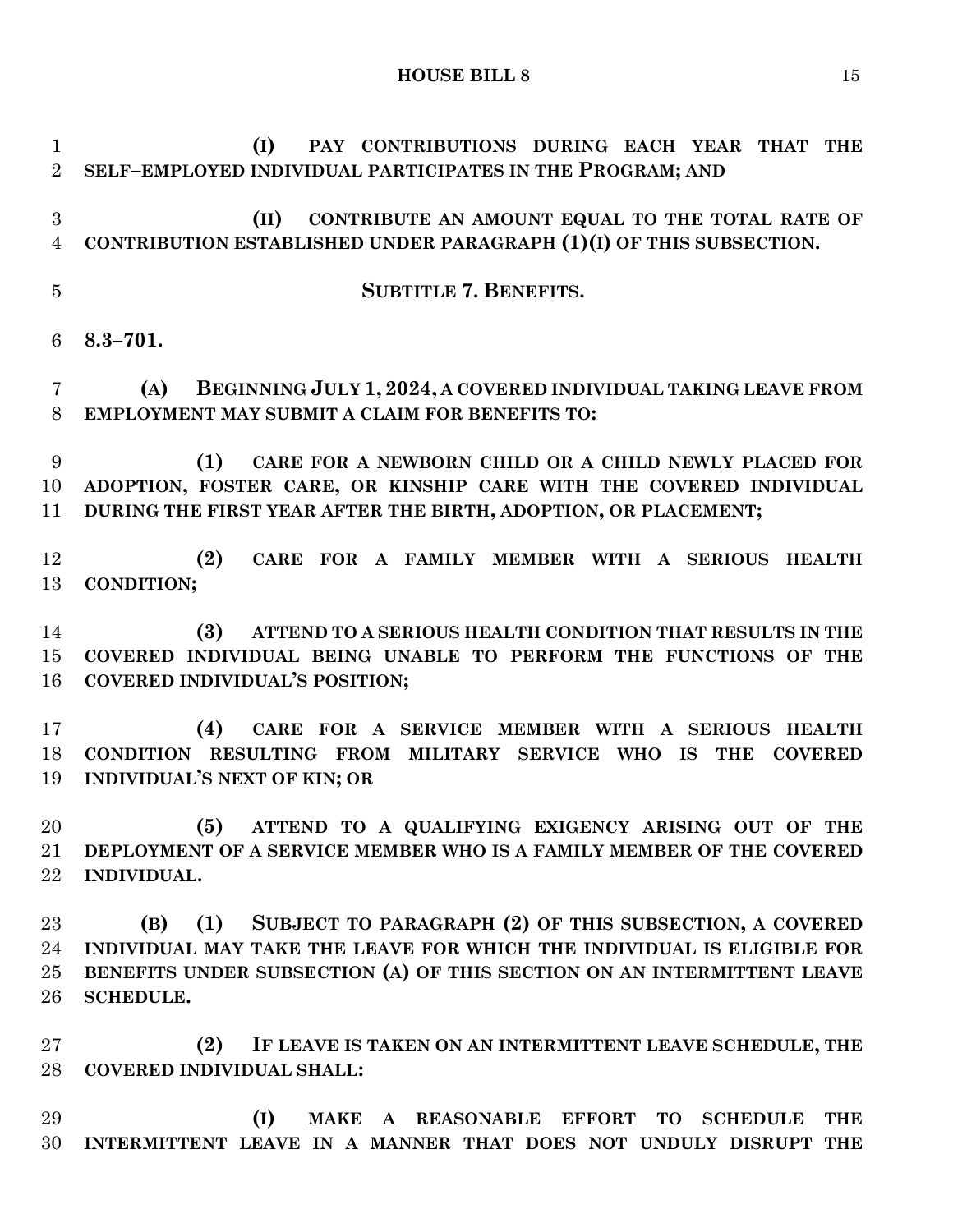# **OPERATIONS OF THE EMPLOYER; AND**

 **(II) PROVIDE THE EMPLOYER WITH REASONABLE AND PRACTICABLE PRIOR NOTICE OF THE REASON FOR WHICH THE INTERMITTENT LEAVE IS NECESSARY.**

 **(3) IF LEAVE IS TAKEN ON AN INTERMITTENT LEAVE SCHEDULE, AN EMPLOYER MAY NOT REDUCE THE TOTAL AMOUNT OF LEAVE TO WHICH THE COVERED INDIVIDUAL IS ENTITLED BEYOND THE AMOUNT OF LEAVE ACTUALLY TAKEN.**

**8.3–702.**

 **(A) (1) EXCEPT AS PROVIDED IN PARAGRAPH (2) OF THIS SUBSECTION, A COVERED INDIVIDUAL MAY NOT RECEIVE MORE THAN 12 WEEKS OF BENEFITS IN AN APPLICATION YEAR.**

 **(2) A COVERED INDIVIDUAL MAY RECEIVE AN ADDITIONAL 12 WEEKS OF BENEFITS IF THE COVERED INDIVIDUAL DURING THE SAME APPLICATION YEAR:**

 **(I) RECEIVED BENEFITS BECAUSE THE COVERED INDIVIDUAL WAS ELIGIBLE FOR BENEFITS UNDER § 8.3–701(A)(3) OF THIS SUBTITLE; AND**

 **(II) BECOMES ELIGIBLE FOR BENEFITS UNDER § 8.3–701(A)(1), (2), (4), OR (5) OF THIS SUBTITLE.**

 **(B) IF A COVERED INDIVIDUAL TAKES LEAVE FOR WHICH THE COVERED INDIVIDUAL IS RECEIVING BENEFITS UNDER THIS TITLE, THE LEAVE SHALL RUN CONCURRENTLY WITH ELIGIBLE LEAVE THAT MAY BE TAKEN BY THE COVERED INDIVIDUAL UNDER THE FEDERAL FAMILY AND MEDICAL LEAVE ACT.**

 **(C) (1) EXCEPT AS PROVIDED IN PARAGRAPH (2) OF THIS SUBSECTION, AN INDIVIDUAL RECEIVING BENEFITS UNDER TITLE 8 OF THIS ARTICLE OR WAGE REPLACEMENT BENEFITS UNDER TITLE 9 OF THIS ARTICLE IS NOT ELIGIBLE TO RECEIVE BENEFITS UNDER THIS TITLE.**

 **(2) AN INDIVIDUAL RECEIVING COMPENSATION FOR A PERMANENT PARTIAL DISABILITY UNDER TITLE 9 OF THIS ARTICLE MAY BE ELIGIBLE FOR BENEFITS UNDER THIS TITLE.**

**8.3–703.**

**(A) AN EMPLOYER MAY ALLOW A COVERED INDIVIDUAL TO USE PAID**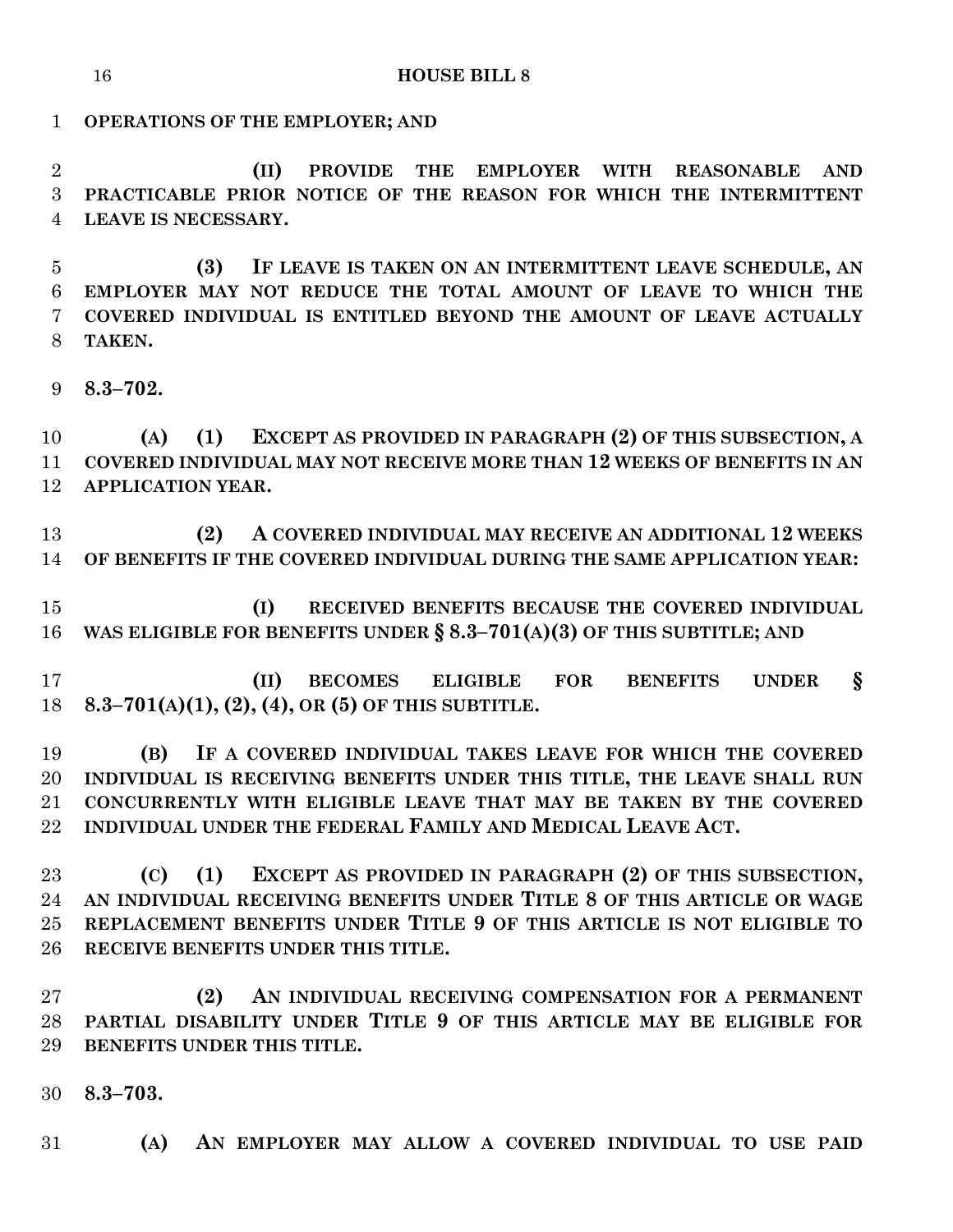**VACATION, PAID SICK LEAVE, OR OTHER PAID TIME OFF UNDER AN EMPLOYER POLICY IN ADDITION TO THE BENEFITS AVAILABLE UNDER THIS TITLE TO REPLACE THE COVERED INDIVIDUAL'S WAGES UP TO 100% OF THE COVERED INDIVIDUAL'S WEEKLY WAGE DURING THE PERIOD OF LEAVE FOR WHICH BENEFITS ARE RECEIVED UNDER THIS TITLE.**

 **(B) AN EMPLOYER CONTRIBUTING TO THE FUND MAY REQUIRE A COVERED INDIVIDUAL WHO RECEIVES BENEFITS UNDER THIS TITLE TO USE THOSE BENEFITS CONCURRENTLY WITH FAMILY OR MEDICAL LEAVE BENEFITS PROVIDED UNDER AN EMPLOYER POLICY.**

**8.3–704.**

**(A) FOR THE PURPOSES OF THIS SECTION:**

 **(1) THE COVERED INDIVIDUAL'S AVERAGE WEEKLY WAGE SHALL BE CALCULATED AS THE TOTAL WAGES RECEIVED BY THE COVERED INDIVIDUAL OVER THE LAST 680 HOURS FOR WHICH THE COVERED INDIVIDUAL WAS PAID DIVIDED BY THE NUMBER OF WEEKS WORKED; AND**

 **(2) THE STATE AVERAGE WEEKLY WAGE SHALL BE THE WAGE CALCULATED UNDER § 9–603 OF THIS ARTICLE.**

 **(B) (1) SUBJECT TO PARAGRAPH (2) OF THIS SUBSECTION, THE WEEKLY BENEFIT AMOUNT PAYABLE TO A COVERED INDIVIDUAL UNDER THIS TITLE SHALL BE:**

 **(I) IF THE COVERED INDIVIDUAL'S AVERAGE WEEKLY WAGE IS 65% OR LESS OF THE STATE AVERAGE WEEKLY WAGE, 90% OF THE COVERED INDIVIDUAL'S AVERAGE WEEKLY WAGE;**

 **(II) IF THE COVERED INDIVIDUAL'S AVERAGE WEEKLY WAGE IS GREATER THAN 65% OF THE STATE AVERAGE WEEKLY WAGE, THE SUM OF:**

 **1. 90% OF THE COVERED INDIVIDUAL'S AVERAGE WEEKLY WAGE UP TO 65% OF THE STATE AVERAGE WEEKLY WAGE; AND**

 **2. 50% OF THE COVERED INDIVIDUAL'S AVERAGE WEEKLY WAGE THAT IS GREATER THAN 65% OF THE STATE AVERAGE WEEKLY WAGE; OR**

 **(III) IF THE COVERED INDIVIDUAL IS TAKING PARTIALLY PAID LEAVE, THE LESSER OF:**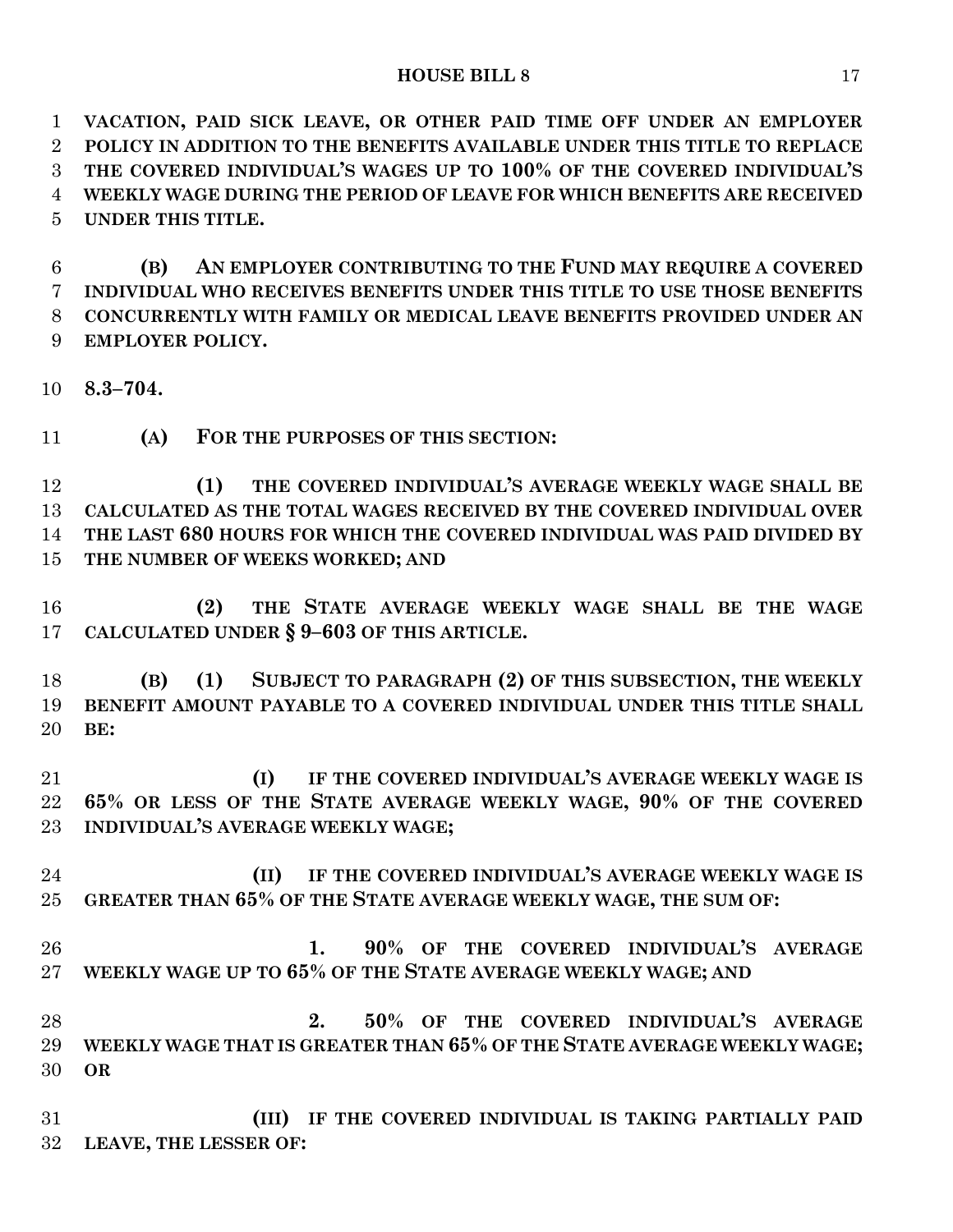**1. THE AMOUNT REQUIRED TO MAKE UP THE DIFFERENCE BETWEEN THE WAGES PAID TO THE COVERED INDIVIDUAL WHILE THE COVERED INDIVIDUAL IS TAKING PARTIALLY PAID LEAVE AND THE FULL WAGES NORMALLY PAID TO THE COVERED INDIVIDUAL; AND 2. IF THE COVERED INDIVIDUAL'S AVERAGE WEEKLY WAGE IS GREATER THAN 65% OF THE STATE AVERAGE WEEKLY WAGE, THE SUM OF: A. 90% OF THE COVERED INDIVIDUAL'S AVERAGE WEEKLY WAGE UP TO 65% OF THE STATE AVERAGE WEEKLY WAGE; AND B. 50% OF THE COVERED INDIVIDUAL'S AVERAGE WEEKLY WAGE THAT IS GREATER THAN 65% OF THE STATE AVERAGE WEEKLY WAGE. (2) THE WEEKLY BENEFIT AMOUNT PAYABLE UNDER PARAGRAPH (1) OF THIS SUBSECTION: (I) SHALL BE AT LEAST \$50; AND (II) MAY NOT EXCEED: 1. FOR THE 12–MONTH PERIOD BEGINNING JULY 1, 2024, \$1,000; AND 2. FOR THE 12–MONTH PERIOD BEGINNING JULY 1, 2025, AND EACH SUBSEQUENT 12–MONTH PERIOD, THE AMOUNT DETERMINED AND ANNOUNCED BY THE SECRETARY UNDER PARAGRAPH (3) OF THIS SUBSECTION. (3) (I) IN THIS PARAGRAPH, "CONSUMER PRICE INDEX" MEANS THE CONSUMER PRICE INDEX FOR ALL URBAN CONSUMERS FOR THE WASHINGTON–ARLINGTON–ALEXANDRIA, DC–VA–MD–WV METROPOLITAN AREA OR A SUCCESSOR INDEX PUBLISHED BY THE FEDERAL BUREAU OF LABOR STATISTICS. (II) EXCEPT AS PROVIDED IN SUBPARAGRAPH (IV) OF THIS PARAGRAPH, FOR THE 12–MONTH PERIOD BEGINNING JULY 1, 2025, AND EACH SUBSEQUENT 12–MONTH PERIOD, THE MAXIMUM WEEKLY BENEFIT AMOUNT SHALL BE INCREASED BY THE AMOUNT, ROUNDED TO THE NEAREST CENT, THAT EQUALS THE PRODUCT OF:**

 **1. THE MAXIMUM WEEKLY BENEFIT AMOUNT IN EFFECT FOR THE IMMEDIATELY PRECEDING 12–MONTH PERIOD; AND**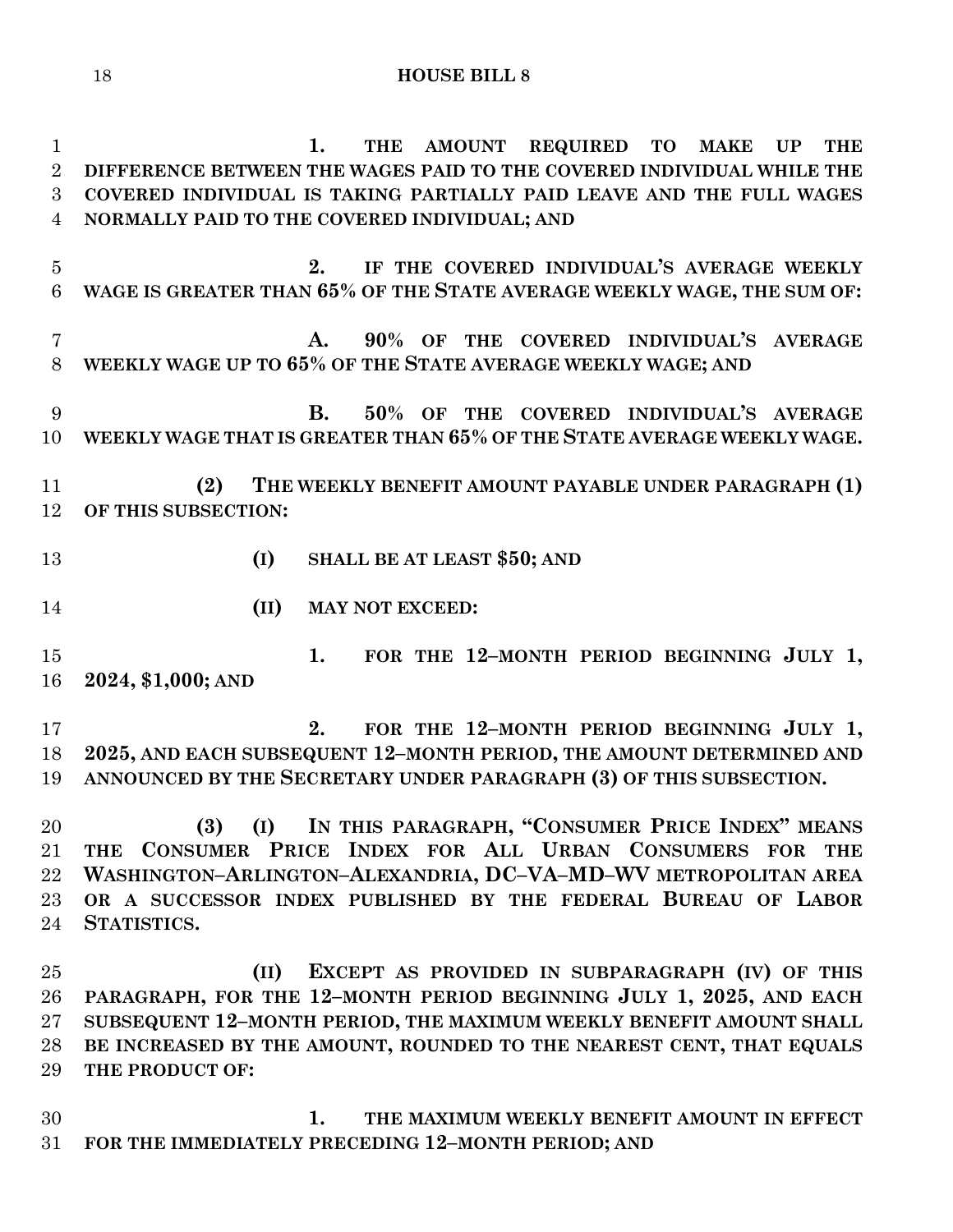**2. THE ANNUAL PERCENTAGE GROWTH IN THE CONSUMER PRICE INDEX FOR THE IMMEDIATELY PRECEDING 12–MONTH PERIOD, AS DETERMINED BY THE SECRETARY UNDER SUBPARAGRAPH (III)1 OF THIS** 

**PARAGRAPH.**

 **(III) BEGINNING MARCH 1, 2025, AND ON EACH SUBSEQUENT SEPTEMBER 1, THE SECRETARY SHALL DETERMINE AND ANNOUNCE: 1. THE ANNUAL PERCENTAGE GROWTH, IF ANY, IN THE CONSUMER PRICE INDEX BASED ON THE MOST RECENT 12–MONTH PERIOD FOR WHICH DATA ARE AVAILABLE ON SEPTEMBER 1; AND 2. THE MAXIMUM WEEKLY BENEFIT AMOUNT EFFECTIVE FOR THE 12–MONTH PERIOD BEGINNING THE IMMEDIATELY FOLLOWING JULY 1. (IV) IF THERE IS A DECLINE OR NO GROWTH IN THE CONSUMER PRICE INDEX, THE MAXIMUM WEEKLY BENEFIT AMOUNT SHALL REMAIN THE SAME AS THE AMOUNT THAT WAS IN EFFECT FOR THE PRECEDING 12–MONTH PERIOD. (C) AN INCREASE IN THE WEEKLY BENEFIT AMOUNT UNDER SUBSECTION (B)(3) OF THIS SECTION APPLIES ONLY TO A CLAIM FOR BENEFITS FILED AFTER THE DATE THE INCREASE BECOMES EFFECTIVE. (D) THE DEPARTMENT SHALL: (1) NOTIFY THE EMPLOYER OF A COVERED INDIVIDUAL WITHIN 5 BUSINESS DAYS AFTER THE COVERED INDIVIDUAL FILES A CLAIM FOR BENEFITS UNDER THIS TITLE; (2) APPROVE OR DENY THE CLAIM AND NOTIFY THE COVERED INDIVIDUAL WITHIN 10 BUSINESS DAYS AFTER THE COVERED INDIVIDUAL FILES THE CLAIM; (3) MAKE THE FIRST PAYMENT OF BENEFITS TO A COVERED INDIVIDUAL WITHIN 5 BUSINESS DAYS AFTER THE CLAIM IS APPROVED; AND (4) MAKE SUBSEQUENT PAYMENTS EVERY 2 WEEKS UNTIL THE BENEFIT PERIOD ENDS. 8.3–705. (A) IF THE INTERNAL REVENUE SERVICE DETERMINES THAT BENEFITS**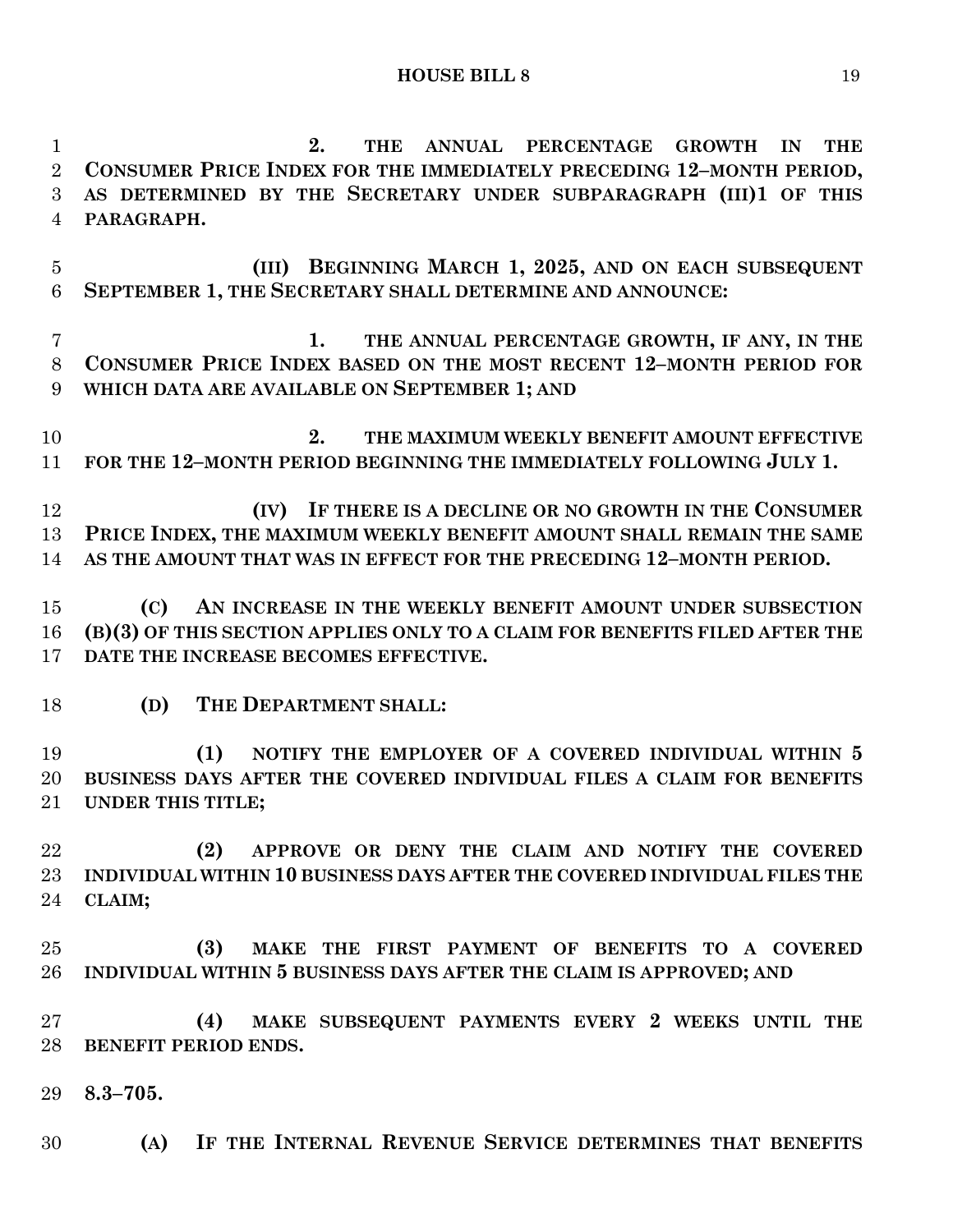**PAID UNDER THIS SUBTITLE ARE SUBJECT TO FEDERAL INCOME TAX, AT THE TIME A COVERED INDIVIDUAL FILES A NEW CLAIM FOR BENEFITS, THE DEPARTMENT SHALL NOTIFY THE COVERED INDIVIDUAL THAT:**

 **(1) THE INTERNAL REVENUE SERVICE HAS DETERMINED THAT THE BENEFITS ARE SUBJECT TO FEDERAL INCOME TAX;**

 **(2) THERE ARE REQUIREMENTS REGARDING ESTIMATED TAX PAYMENTS;**

 **(3) THE COVERED INDIVIDUAL MAY ELECT TO HAVE FEDERAL INCOME TAX DEDUCTED AND WITHHELD FROM THE BENEFITS THAT THE COVERED INDIVIDUAL RECEIVES UNDER THIS TITLE AT THE RATE SPECIFIED IN THE INTERNAL REVENUE CODE; AND**

 **(4) THE COVERED INDIVIDUAL IS ALLOWED TO CHANGE A PREVIOUSLY ELECTED WITHHOLDING STATUS.**

 **(B) (1) IF A COVERED INDIVIDUAL ELECTS TO HAVE FEDERAL INCOME TAX DEDUCTED AND WITHHELD UNDER SUBSECTION (A)(3) OF THIS SECTION, THE DEPARTMENT SHALL DEDUCT AND WITHHOLD AN AMOUNT AT THE RATE SPECIFIED IN THE INTERNAL REVENUE CODE IN A MANNER REQUIRED BY THE INTERNAL REVENUE SERVICE.**

 **(2) IF THE DEPARTMENT DEDUCTS AND WITHHOLDS FEDERAL INCOME TAX UNDER PARAGRAPH (1) OF THIS SUBSECTION, THE AMOUNT DEDUCTED AND WITHHELD SHALL REMAIN IN THE FUND UNTIL IT IS TRANSFERRED TO THE INTERNAL REVENUE SERVICE AS A PAYMENT OF INCOME TAX.**

**8.3–706.**

 **(A) AN EMPLOYER MAY SATISFY THE REQUIREMENTS OF THIS TITLE THROUGH A PRIVATE EMPLOYER PLAN CONSISTING OF EMPLOYER–PROVIDED BENEFITS, INSURANCE, OR A COMBINATION OF BOTH IF THE PRIVATE EMPLOYER PLAN IS OFFERED TO ALL OF THE EMPLOYER'S ELIGIBLE EMPLOYEES AND MEETS OR EXCEEDS THE RIGHTS, PROTECTIONS, AND BENEFITS PROVIDED TO A COVERED EMPLOYEE UNDER THIS TITLE.**

 **(B) A PRIVATE EMPLOYER PLAN SHALL BE FILED WITH THE DEPARTMENT FOR APPROVAL.**

 **(C) AN EMPLOYER THAT PROVIDES COVERED EMPLOYEES WITH A PRIVATE EMPLOYER PLAN AND AN EMPLOYEE THAT IS COVERED BY A PRIVATE EMPLOYER**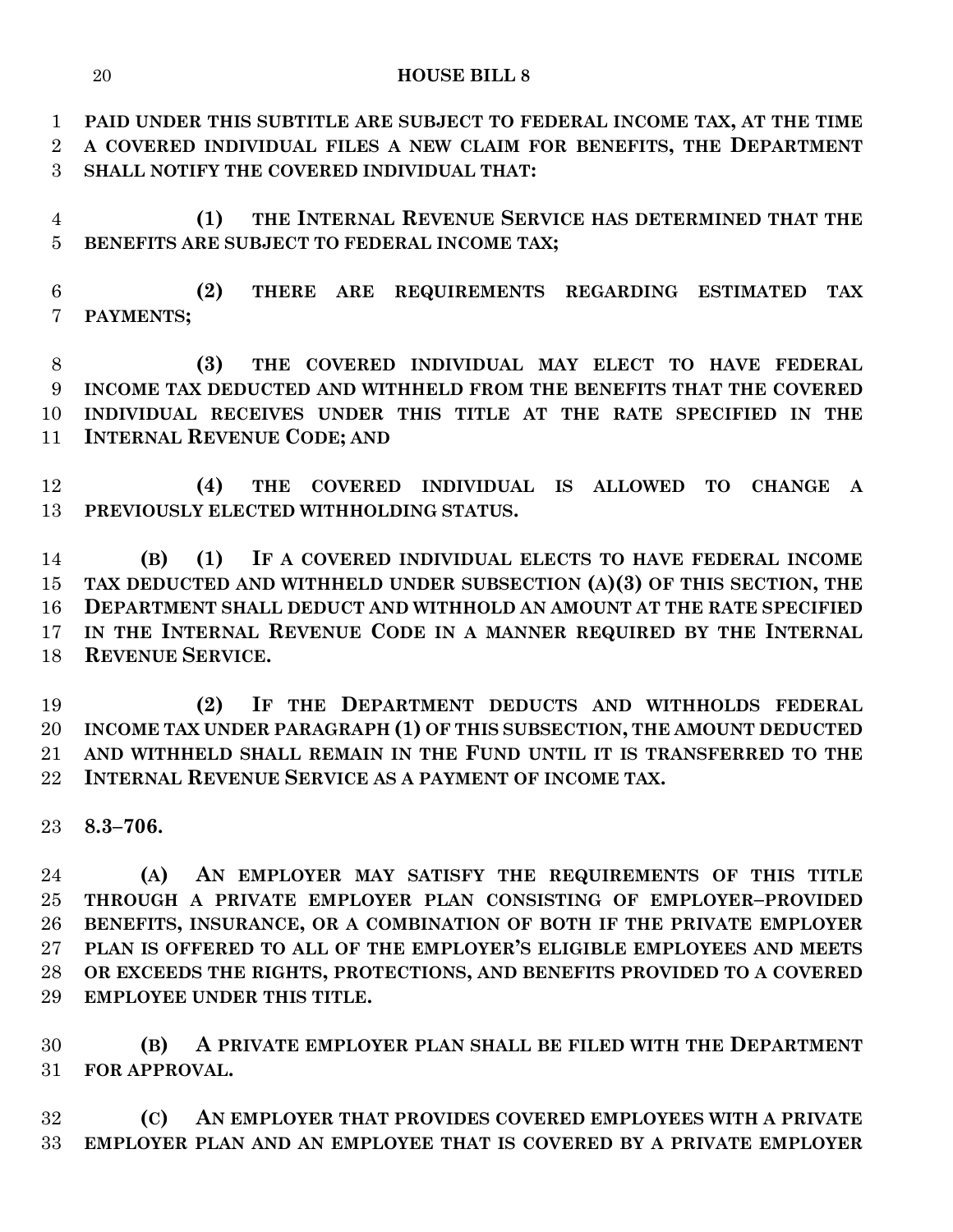**PLAN ARE EXEMPT FROM THE CONTRIBUTIONS REQUIRED UNDER SUBTITLE 6 OF THIS TITLE.**

**8.3–707.**

 **IF A COVERED INDIVIDUAL RECEIVES BENEFITS UNDER THIS TITLE OR TAKES LEAVE FROM WORK FOR WHICH BENEFITS MAY BE PAID UNDER THIS TITLE, THE EMPLOYER OF THE COVERED INDIVIDUAL SHALL, ON THE EXPIRATION OF THE LEAVE, RESTORE THE COVERED INDIVIDUAL TO AN EQUIVALENT POSITION OF EMPLOYMENT.**

**8.3–708.**

 **IF A COVERED INDIVIDUAL IS RECEIVING BENEFITS UNDER THIS TITLE OR IS TAKING LEAVE FOR WHICH BENEFITS MAY BE PAID UNDER THIS TITLE, THE EMPLOYER OF THE COVERED INDIVIDUAL SHALL CONTINUE ANY EMPLOYMENT BENEFITS IN THE SAME MANNER AS REQUIRED UNDER TITLE 3, SUBTITLE 12 OF THIS ARTICLE FOR THE TIME PERIOD THAT THE COVERED INDIVIDUAL IS ABSENT FROM WORK OR RECEIVING BENEFITS UNDER THIS TITLE.**

**SUBTITLE 8. NOTICE TO EMPLOYEES.**

**8.3–801.**

 **(A) AN EMPLOYER SHALL PROVIDE WRITTEN NOTICE TO EACH EMPLOYEE OF THE RIGHTS AND DUTIES OF AN EMPLOYEE UNDER THIS TITLE AT THE TIME OF HIRE AND ANNUALLY THEREAFTER.**

 **(B) (1) WHEN AN EMPLOYEE REQUESTS LEAVE UNDER THIS TITLE, OR WHEN AN EMPLOYER KNOWS THAT AN EMPLOYEE'S LEAVE MAY BE FOR A REASON UNDER § 8.3–302 OF THIS TITLE, THE EMPLOYER SHALL NOTIFY THE EMPLOYEE OF THE EMPLOYEE'S ELIGIBILITY TO TAKE LEAVE FOR WHICH BENEFITS MAY BE PAID UNDER THIS TITLE WITHIN 5 BUSINESS DAYS.**

 **(2) THE NOTICE PROVIDED UNDER PARAGRAPH (1) OF THIS SUBSECTION SHALL INCLUDE:**

 **(I) THE RIGHT OF AN ELIGIBLE EMPLOYEE TO RECEIVE PROGRAM BENEFITS UNDER THIS TITLE;**

- 
- **(II) THE PROCEDURE FOR FILING A CLAIM FOR BENEFITS;**
- **(III) AN ELIGIBLE EMPLOYEE'S RESPONSIBILITIES WITH**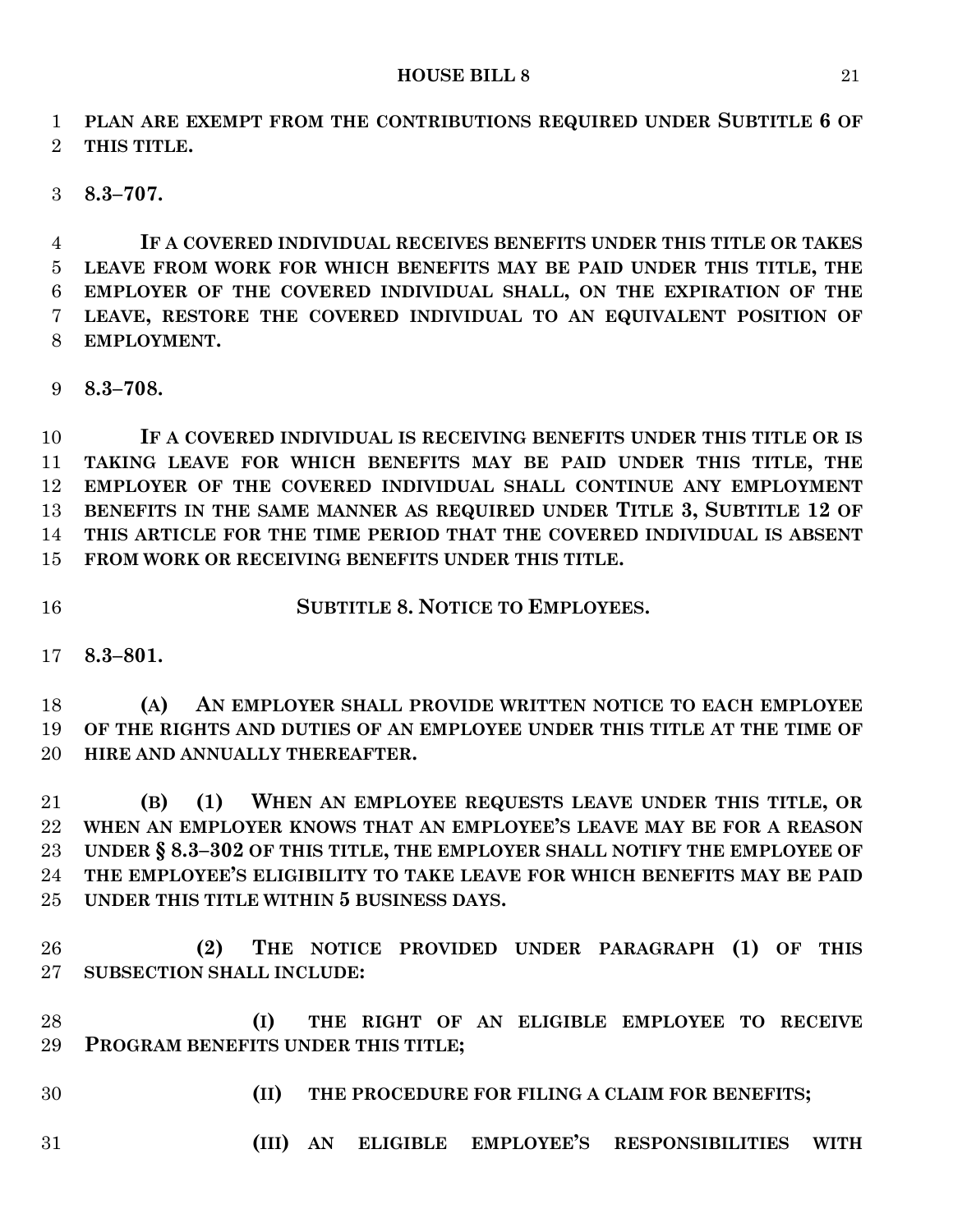| $\mathbf{1}$<br>$\overline{2}$               | RESPECT TO PROVIDING NOTIFICATION PRIOR TO THE COMMENCEMENT OF LEAVE<br>AND ANY PENALTIES FOR FAILING TO DO SO;                                                                                                                                                                                                                                                                                                                                                                                                                              |
|----------------------------------------------|----------------------------------------------------------------------------------------------------------------------------------------------------------------------------------------------------------------------------------------------------------------------------------------------------------------------------------------------------------------------------------------------------------------------------------------------------------------------------------------------------------------------------------------------|
| 3<br>$\overline{4}$                          | (IV)<br>THE RIGHT OF AN EMPLOYEE TO FILE A COMPLAINT FOR<br>ALLEGED VIOLATIONS OF THIS TITLE;                                                                                                                                                                                                                                                                                                                                                                                                                                                |
| $\overline{5}$<br>$6\phantom{.}6$            | RIGHT OF AN ELIGIBLE EMPLOYEE<br>(V)<br><b>THE</b><br>JOB<br><b>TO</b><br>PROTECTION; AND                                                                                                                                                                                                                                                                                                                                                                                                                                                    |
| $\overline{7}$<br>8                          | A DESCRIPTION OF THE PROHIBITED ACTS, PENALTIES, AND<br>(VI)<br>COMPLAINT PROCEDURES UNDER SUBTITLE 9 OF THIS TITLE.                                                                                                                                                                                                                                                                                                                                                                                                                         |
| 9<br>10                                      | THE NOTICES REQUIRED UNDER THIS SUBTITLE SHALL BE PROVIDED IN<br>(C)<br>ACCORDANCE WITH REGULATIONS ADOPTED BY THE SECRETARY.                                                                                                                                                                                                                                                                                                                                                                                                                |
| 11                                           | SUBTITLE 9. PROHIBITED ACTS; PENALTIES.                                                                                                                                                                                                                                                                                                                                                                                                                                                                                                      |
| 12                                           | $8.3 - 901.$                                                                                                                                                                                                                                                                                                                                                                                                                                                                                                                                 |
| 13<br>14<br>15<br>16<br>17<br>18<br>19<br>20 | IF AN INDIVIDUAL WILLFULLY MAKES A FALSE STATEMENT OR<br>(A)<br>MISREPRESENTATION REGARDING A MATERIAL FACT OR WILLFULLY FAILS TO<br>REPORT A MATERIAL FACT TO OBTAIN BENEFITS UNDER THIS TITLE, THE<br>INDIVIDUAL IS DISQUALIFIED FROM RECEIVING BENEFITS FOR 1 YEAR.<br>IF AN EMPLOYER WILLFULLY MAKES OR CAUSES TO BE MADE A FALSE<br>(B)<br>STATEMENT OR WILLFULLY FAILS TO REPORT A MATERIAL FACT REGARDING A<br>CLAIM FOR BENEFITS BY AN EMPLOYEE, THE EMPLOYER IS SUBJECT TO A CIVIL<br>PENALTY OF UP TO \$1,000 FOR EACH OCCURRENCE. |
| 21                                           | (C)<br>AN EMPLOYER MAY NOT WILLFULLY:                                                                                                                                                                                                                                                                                                                                                                                                                                                                                                        |
| 22                                           | (1)<br>FAIL OR REFUSE TO PAY CONTRIBUTIONS TO THE FUND; OR                                                                                                                                                                                                                                                                                                                                                                                                                                                                                   |
| 23<br>24                                     | (2)<br>TAKE DEDUCTIONS FROM THE WAGES OF AN EMPLOYEE TO PAY<br>ANY PORTION OF THE EMPLOYER CONTRIBUTIONS DUE FROM THE EMPLOYER.                                                                                                                                                                                                                                                                                                                                                                                                              |
| 25                                           | $8.3 - 902.$                                                                                                                                                                                                                                                                                                                                                                                                                                                                                                                                 |
| 26<br>$27\,$                                 | THE DEPARTMENT MAY SEEK REPAYMENT OF BENEFITS FROM AN<br>(A)<br>INDIVIDUAL WHO RECEIVED BENEFITS UNDER THIS TITLE IF:                                                                                                                                                                                                                                                                                                                                                                                                                        |
| 28<br>29                                     | (1)<br>THE BENEFITS WERE PAID ERRONEOUSLY OR AS A RESULT OF<br>WILLFUL MISREPRESENTATION BY THE INDIVIDUAL; OR                                                                                                                                                                                                                                                                                                                                                                                                                               |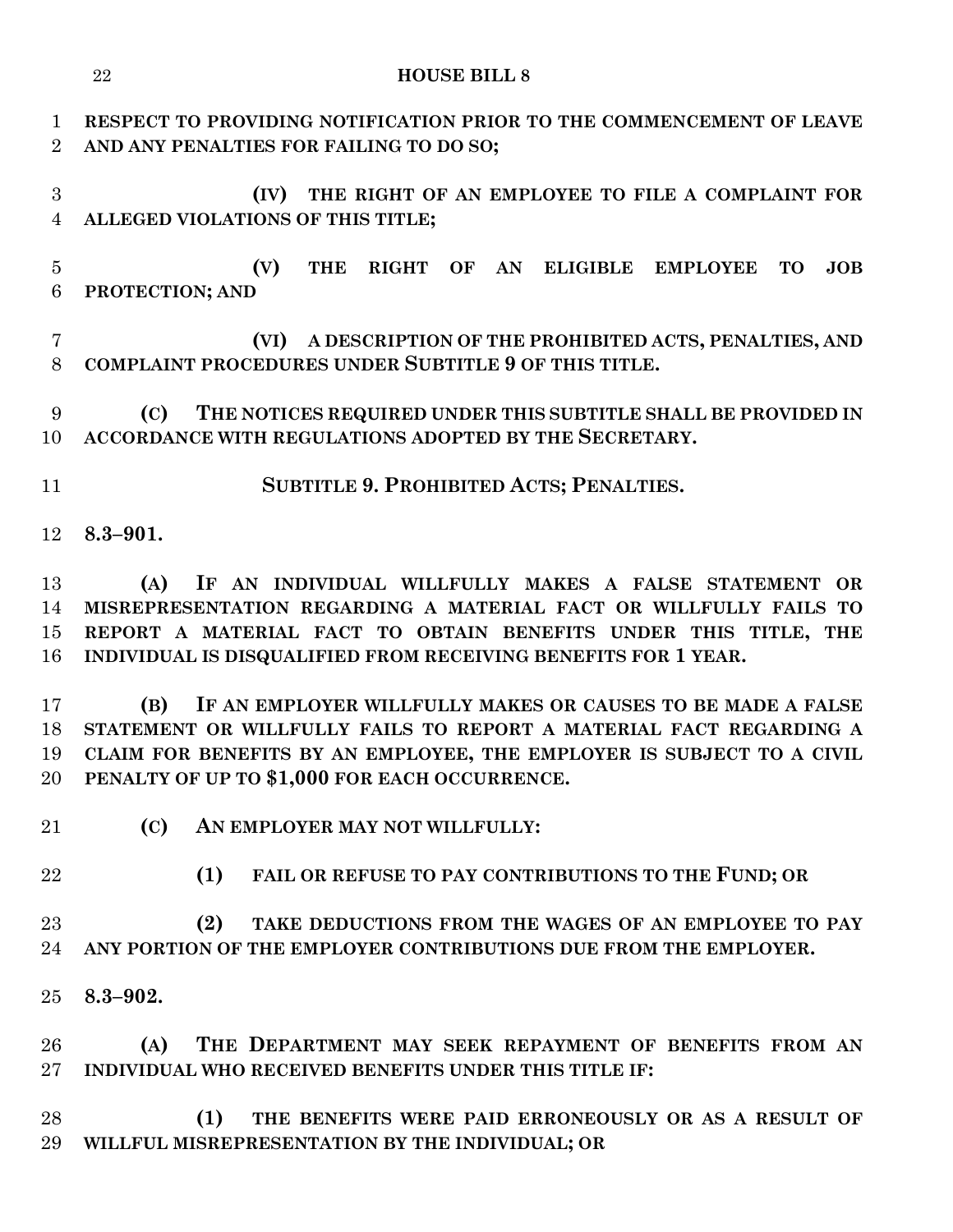**(2) A CLAIM FOR BENEFITS UNDER THIS TITLE IS REJECTED AFTER THE BENEFITS WERE PAID.**

 **(B) THE SECRETARY MAY WAIVE IN WHOLE OR IN PART THE REPAYMENT OF BENEFITS UNDER SUBSECTION (A) OF THIS SECTION IF:**

 **(1) THE ERROR IN PAYMENT WAS NOT DUE TO ANY FALSE STATEMENT, NONDISCLOSURE OF MATERIAL FACT, OR MISREPRESENTATION BY A COVERED INDIVIDUAL; OR**

 **(2) THE REPAYMENT WOULD BE AGAINST EQUITY AND GOOD CONSCIENCE OR ADMINISTRATIVE EFFICIENCY.**

**8.3–903.**

 **IF AN EMPLOYER FAILS TO PAY THE CONTRIBUTIONS DUE TO THE FUND, THE SECRETARY MAY, IN ACCORDANCE WITH § 8.3–404 OF THIS TITLE:**

**(1) ASSESS THE AMOUNT OF CONTRIBUTIONS AND INTEREST DUE;**

 **(2) MAKE AN ADDITIONAL ASSESSMENT IN AN AMOUNT NOT TO EXCEED TWO TIMES THE CONTRIBUTIONS WITHHELD, AS A PENALTY FOR FAILURE TO PAY THE CONTRIBUTIONS DUE; AND**

 **(3) ORDER AN AUDIT OF THE EMPLOYER FOR THE IMMEDIATELY FOLLOWING FISCAL YEAR TO INVESTIGATE AND DETERMINE COMPLIANCE WITH THIS TITLE AND TITLES 3, 8, AND 9 OF THIS ARTICLE.**

**8.3–904.**

 **A PERSON MAY NOT DISCHARGE, DEMOTE, OR OTHERWISE DISCRIMINATE OR TAKE ADVERSE ACTION AGAINST A COVERED INDIVIDUAL BECAUSE THE COVERED INDIVIDUAL HAS:**

 **(1) FILED FOR, APPLIED FOR, OR RECEIVED BENEFITS, OR TAKEN FAMILY OR MEDICAL LEAVE FOR WHICH BENEFITS MAY BE PAID UNDER THIS TITLE;**

 **(2) INQUIRED ABOUT THE RIGHTS AND RESPONSIBILITIES UNDER THIS TITLE;**

 **(3) COMMUNICATED TO THE PERSON AN INTENT TO FILE A CLAIM, A COMPLAINT, OR AN APPEAL UNDER THIS TITLE; OR**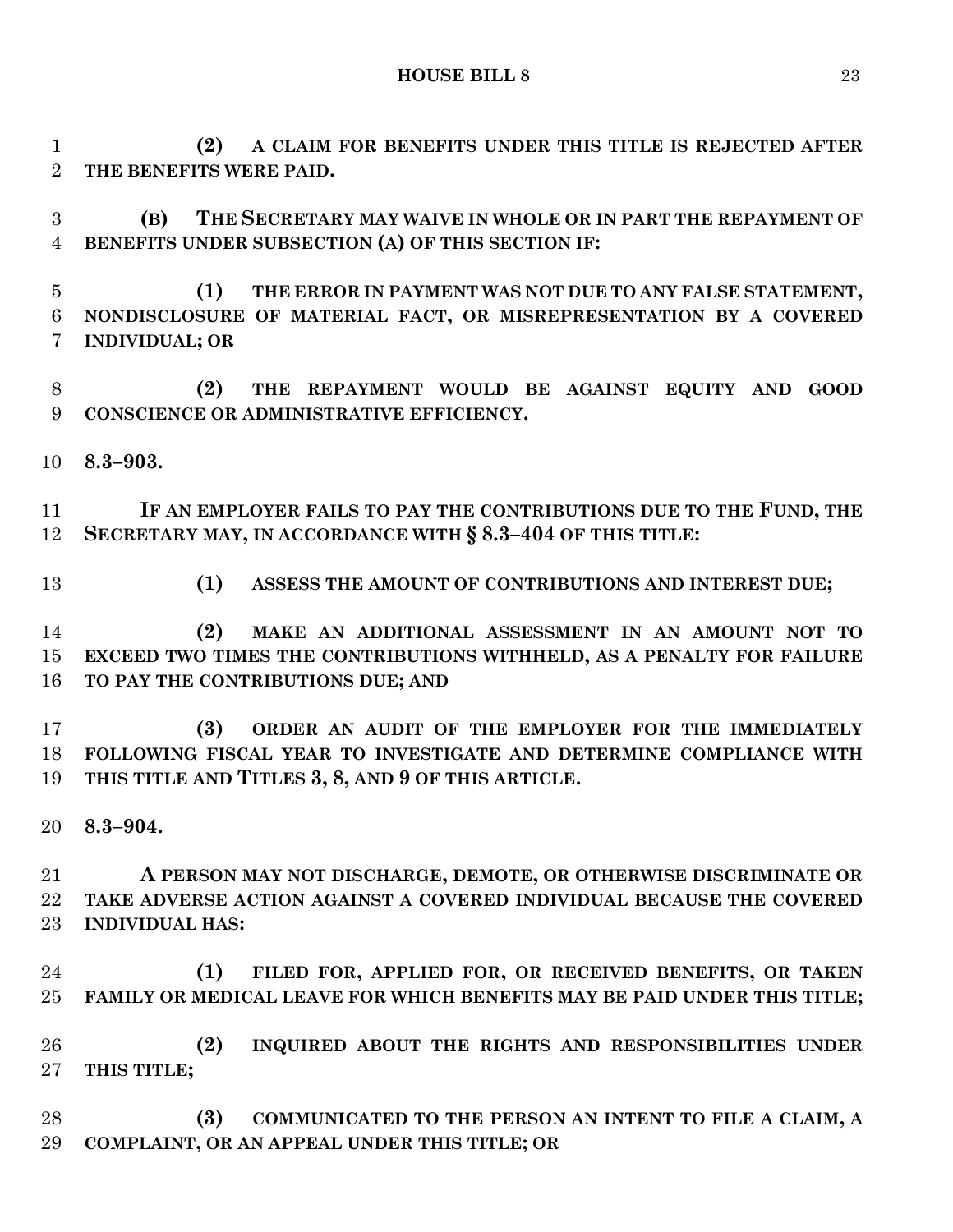**(4) TESTIFIED OR INTENDS TO TESTIFY OR OTHERWISE HAS ASSISTED IN A PROCEEDING UNDER THIS TITLE.**

**8.3–905.**

 **(A) (1) AN EMPLOYEE ALLEGING A VIOLATION OF THIS SUBTITLE MAY FILE A COMPLAINT WITH THE SECRETARY TO RECOVER LOST WAGES AND DAMAGES EQUAL TO THE AMOUNT OF WAGES, SALARY, EMPLOYMENT BENEFITS, OR OTHER COMPENSATION DENIED OR LOST, AND APPROPRIATE PUNITIVE DAMAGES.**

 **(2) A COMPLAINT UNDER THIS SUBSECTION MAY ALSO SEEK APPROPRIATE RELIEF INCLUDING REINSTATEMENT OR THE HIRING OF EMPLOYEES WITH OR WITHOUT BACK PAY.**

 **(B) THIS SECTION DOES NOT DEPRIVE A PRIVATE RIGHT OR CAUSE OF ACTION TO ANY EMPLOYEE FOR VIOLATIONS OF § 8.3–904 OF THIS SUBTITLE OR § 8.3–707 OF THIS TITLE.**

**8.3–906.**

 **(A) (1) NOTWITHSTANDING ANY ADMINISTRATIVE REMEDY AVAILABLE UNDER § 8.3–905 OF THIS SUBTITLE, AN EMPLOYEE MAY BRING AN ACTION AGAINST AN EMPLOYER FOR VIOLATIONS OF § 8.3–904 OF THIS SUBTITLE OR § 8.3–707 OR § 8.3–708 OF THIS TITLE TO RECOVER LOST WAGES AND DAMAGES EQUAL TO THE AMOUNT OF WAGES, SALARY, EMPLOYMENT BENEFITS, OR OTHER COMPENSATION DENIED OR LOST, AND APPROPRIATE PUNITIVE DAMAGES.**

 **(2) AN ACTION UNDER THIS SUBSECTION MAY SEEK INJUNCTIVE AND OTHER APPROPRIATE EQUITABLE RELIEF INCLUDING REINSTATEMENT OR THE HIRING OF EMPLOYEES WITH OR WITHOUT BACK PAY.**

 **(B) ON A FINDING THAT AN EMPLOYEE IS ENTITLED TO JUDGMENT IN AN ACTION UNDER SUBSECTION (A) OF THIS SECTION, THE COURT SHALL ALLOW AGAINST THE EMPLOYER REASONABLE ATTORNEY'S FEES AND OTHER COSTS.**

**8.3–907.**

 **(A) (1) THE SECRETARY SHALL ESTABLISH A SYSTEM FOR APPEALS BY COVERED INDIVIDUALS IN THE CASE OF DENIAL OF BENEFITS UNDER THIS TITLE.**

 **(2) THE SECRETARY MAY USE THE PROCEDURES UNDER § 8–806 OF THIS ARTICLE FOR THE SYSTEM REQUIRED UNDER PARAGRAPH (1) OF THIS**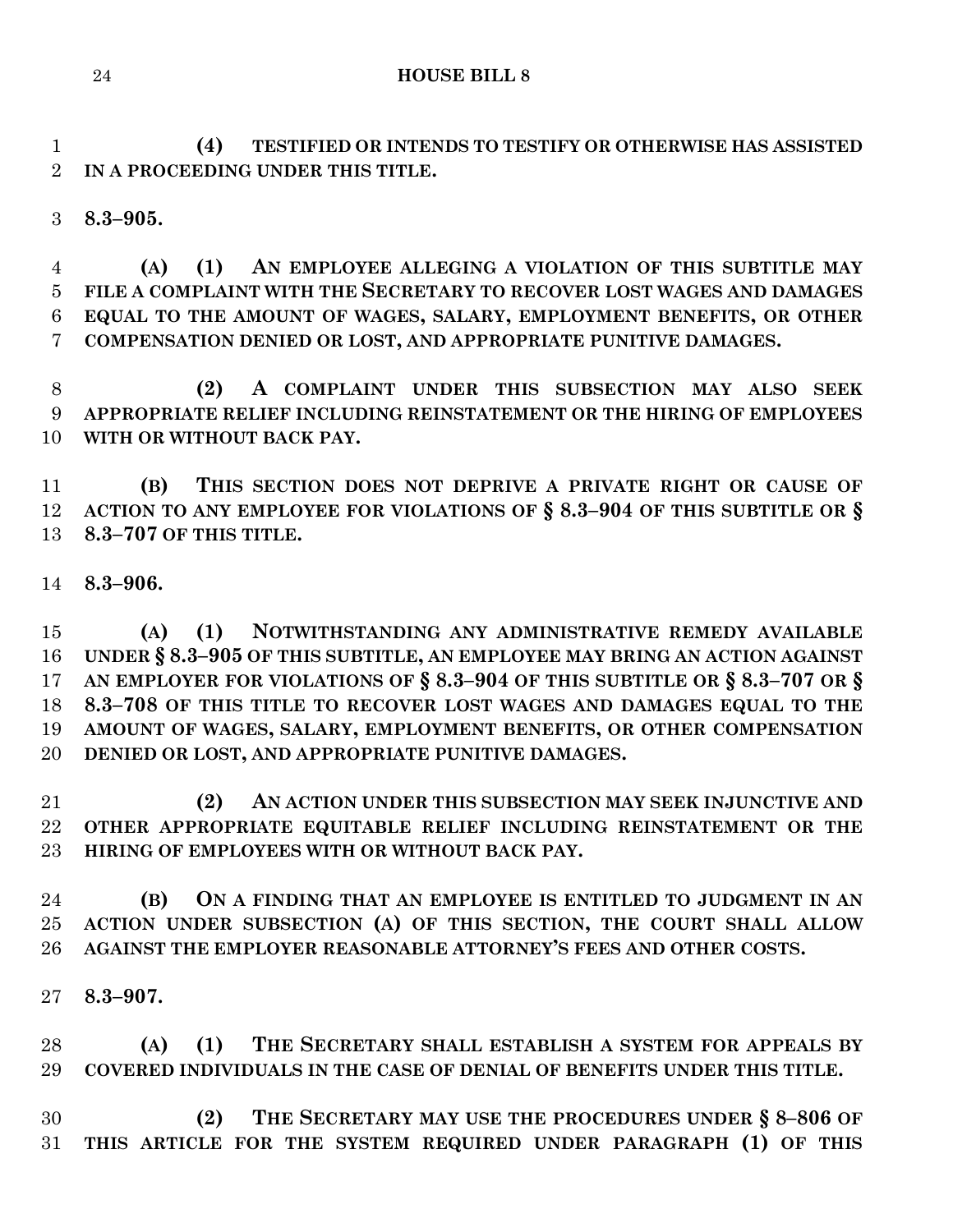**SUBSECTION.**

 **(B) JUDICIAL REVIEW OF ANY DECISION WITH RESPECT TO BENEFITS UNDER THIS TITLE SHALL BE ALLOWED IN A COURT OF COMPETENT JURISDICTION AFTER AN AGGRIEVED PARTY HAS EXHAUSTED ALL ADMINISTRATIVE REMEDIES ESTABLISHED BY THE SECRETARY UNDER THIS TITLE.**

 **(C) THE SECRETARY SHALL IMPLEMENT PROCEDURES TO ENSURE CONFIDENTIALITY OF ALL INFORMATION RELATED TO ANY CLAIMS FILED OR APPEALS TAKEN TO THE MAXIMUM EXTENT ALLOWED BY LAW.**

- **SUBTITLE 10. SHORT TITLE.**
- **8.3–1001.**

# **THIS TITLE MAY BE CITED AS THE MARYLAND FAMILY AND MEDICAL LEAVE INSURANCE PROGRAM.**

## **Article – State Finance and Procurement**

6–226.

 (a) (2) (i) Notwithstanding any other provision of law, and unless inconsistent with a federal law, grant agreement, or other federal requirement or with the terms of a gift or settlement agreement, net interest on all State money allocated by the State Treasurer under this section to special funds or accounts, and otherwise entitled to receive interest earnings, as accounted for by the Comptroller, shall accrue to the General Fund of the State.

 (ii) The provisions of subparagraph (i) of this paragraph do not apply to the following funds: 144. the Health Equity Resource Community Reserve Fund;

- **[**and**]** 145. the Access to Counsel in Evictions Special Fund**; AND**
	- **146. THE FAMILY AND MEDICAL LEAVE INSURANCE**
	- **FUND**.

 SECTION 2. AND BE IT FURTHER ENACTED, That this Act shall be construed to apply only prospectively and may not be applied or interpreted to have any effect on or application to any collective bargaining agreement entered into before the effective date of this Act.